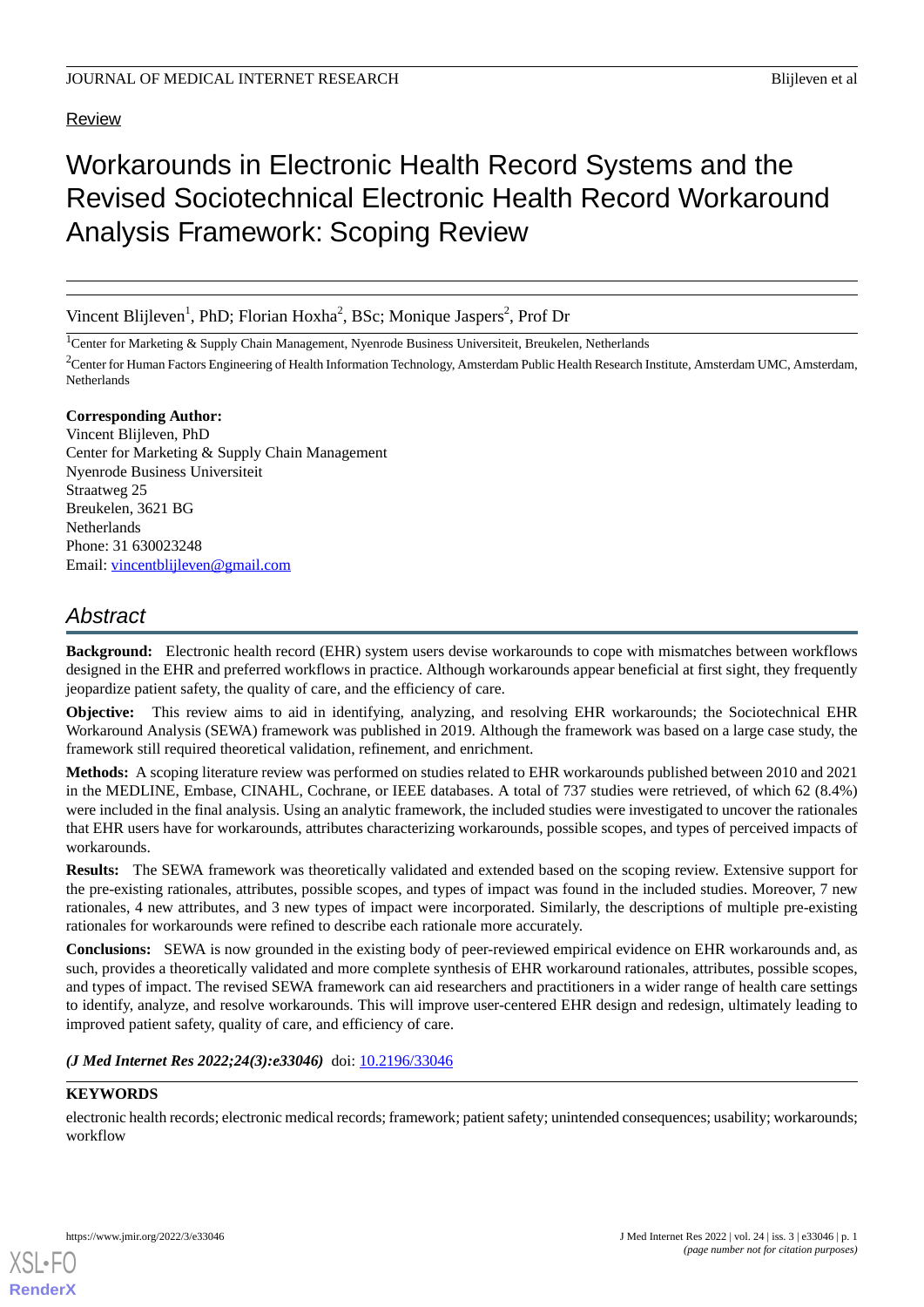# *Introduction*

Electronic health record (EHR) systems are the backbone of modern health care organizations. This is in pursuit of promising gains in patient safety, quality of care, efficiency, and control of spiraling costs by enabling value-based reimbursements. However, realizing these expected benefits is far from a given value. Over the years, an overwhelming number of studies have reported that EHRs have led to a multitude of unintended consequences. Examples include potential patient harm resulting from bad EHR usability [[1,](#page-11-0)[2](#page-11-1)]; increased odds of burnout of health care professionals [\[3](#page-11-2),[4\]](#page-11-3); physicians experiencing stress [[5\]](#page-11-4); users spending an equal amount of time on *desktop medicine* as they spend on having face-to-face interaction with patients [[6,](#page-11-5)[7](#page-11-6)]; extensive *copy and paste* practices of patient notes leading to note bloating, internal inconsistencies, and errors [\[8\]](#page-11-7); and the unavailability of complete clinical information at the point of care [[9\]](#page-11-8).

Many causes of unintended consequences of EHR use can be traced back to discrepancies between the behavior, intentions, and expectations of EHR users and the workflows dictated by EHRs [[10-](#page-11-9)[15\]](#page-11-10). When EHR users experience workflow mismatches, they often create workarounds [\[16](#page-12-0)]. Workarounds are practices that handle exceptions to normal workflow [\[17](#page-12-1)] and do not follow the rules, assumptions, workflow regulations, or intentions of systems designers [[18\]](#page-12-2). Although workarounds allow EHR users to proceed in accomplishing tasks in their preferred way (with or without the EHR), research shows that workarounds frequently jeopardize the safety, quality, and efficiency of care [\[19](#page-12-3)]. Given their common adverse effects, workarounds are valuable points of departure for improving the EHR design and redesign.

Blijleven et al [[20\]](#page-12-4) developed the Sociotechnical EHR Workaround Analysis (SEWA) framework for identifying, analyzing, and subsequently resolving EHR workarounds. The framework was inspired by the Systems Engineering Initiative for Patient Safety (SEIPS) framework [[21\]](#page-12-5). The SEWA framework incorporates four angles: the different rationales EHR users have for creating workarounds (eg, memory aid and required data entry option missing), the stakeholders affected by a workaround (eg, patient and health care professional), the impact of a workaround (eg, on safety and efficiency), and inherent attributes of workarounds (eg, unavoidable, repetitive, and cascading).

The SEWA framework [[20\]](#page-12-4) was based on approximately 200 hours of audiovisual material of user–EHR interaction and

semistructured follow-up interviews in a single large case study in an academic hospital setting [[19,](#page-12-3)[22](#page-12-6)]. However, the authors argued that the applicability of the framework in other contexts might be limited, such as in nonacademic hospitals or in hospitals where paper-based workarounds (eg, for ordering drugs) are still allowed. Therefore, they recommended validation, refinement, and enrichment of the framework by incorporating workarounds and related rationales, attributes, possible scopes, and types of consequences identified in other EHR workaround–related research and clinical contexts.

To address these shortcomings, a scoping literature review was performed to identify and map the available evidence on EHR workarounds [[23\]](#page-12-7). This paper presents a revised version of the SEWA framework, with rationales, attributes, possible scopes, and types of impact described in workaround-related studies in the EHR, electronic medical record, and computerized physician order entry domains in primary, secondary, and tertiary care contexts published between 2010 and 2021.

# *Methods*

# **Search Strategy**

The MEDLINE, Embase, CINAHL, Cochrane, and IEEE databases were searched for relevant studies. We included original, full papers of research with empirical data and conference papers if there were no full papers published in the same study. *Gray literature*, such as books, was not considered. The search queries included the keywords *EHR*, *electronic health record*, and *workaround(s)* and their synonyms. As the aim was to identify new rationales, attributes, consequences, and scopes of EHR workarounds for the enrichment of the SEWA framework, we defined the searches as broad as possible. Pilot literature searches were conducted to check the appropriateness of the queries. During the pilot searches, the term *workflow* was used as a possible synonym for workarounds. The inclusion of this term led to a much larger pool of possible studies. However, most of these studies were focused on care processes that have no relation with EHR use and were thus, out of scope. Therefore, this term was excluded from search queries. Furthermore, to include the complete spectrum of possible EHRs, a combination of the terms *health/medical/patient/health care/clinical record* and *electronic/digital/online* was used. The results of this pilot evaluation were used to adjust the queries. The used queries are shown in [Table 1.](#page-2-0)

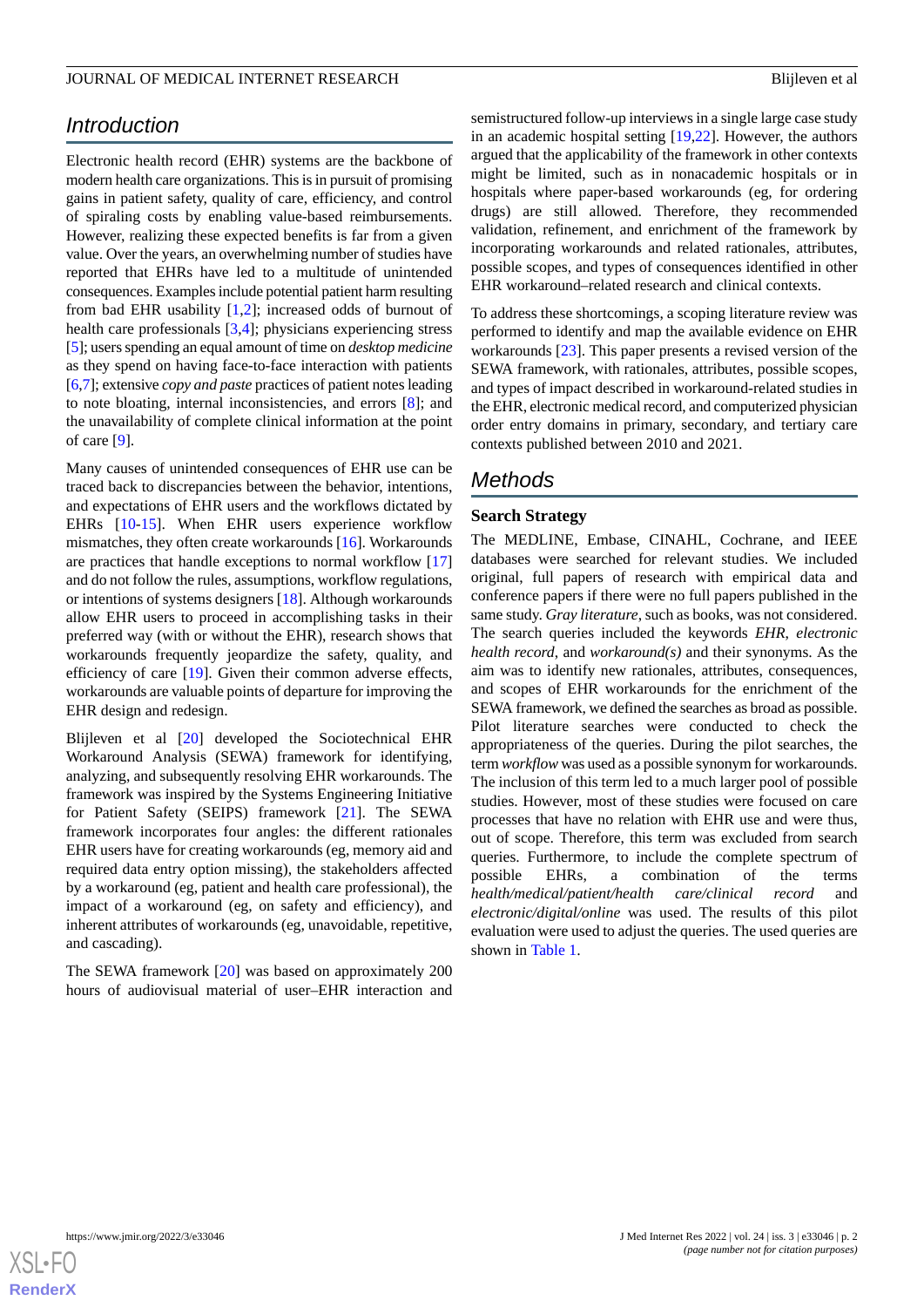#### JOURNAL OF MEDICAL INTERNET RESEARCH BLIJLEVEN BLIJLEVEN ET ALLEVEN BLIJLEVEN ET ALLEVEN BLIJLEVEN ET ALLEVEN B

<span id="page-2-0"></span>**Table 1.** Search queries used for the scoping review.

| Date of<br>search | Database       | Ouery                                                                                                                                                                                                                                                                                                                                                                                                                                                                                                                                                                                                                         |
|-------------------|----------------|-------------------------------------------------------------------------------------------------------------------------------------------------------------------------------------------------------------------------------------------------------------------------------------------------------------------------------------------------------------------------------------------------------------------------------------------------------------------------------------------------------------------------------------------------------------------------------------------------------------------------------|
| April 9,<br>2021  | <b>MEDLINE</b> | $([f]]((f))$ (if $([f]]((f))$ health record*) OR medical record*) OR patient record*) OR health care record*) OR clinical record*)<br>AND electronic] OR digital) OR digitized] OR online) OR online] OR [([Electronic Health Records (MeSH Terms)]<br>OR electronic health record*) OR EHR] OR [([Medical Records Systems, Computerized (MeSH Terms)] OR com-<br>puterized patient record) OR computerised patient record]) AND ( $\int$ (workaround*) OR work around*] OR<br>workaround*)                                                                                                                                   |
| April 9,          | Embase         | (workaround OR workaround* OR workaround OR workaround*) AND                                                                                                                                                                                                                                                                                                                                                                                                                                                                                                                                                                  |
| 2021              |                | ([(health record* OR medical record* OR patient record* OR health care record* OR clinical record*) AND<br>(electronic OR digital OR online OR online OR digitized OR digitised)] OR [electronic health record* OR ehr OR<br>electronic medical record* OR emr] OR [computerized patient record OR computerised patient record])                                                                                                                                                                                                                                                                                              |
| April 9,<br>2021  | <b>CINAHL</b>  | (workaround OR work around OR workarounds) AND ([(health record OR medical record OR patient record OR<br>health care record OR clinical record) AND (electronic OR digital OR [online OR online] OR [digitized OR digi-<br>tised])] OR [electronic health record* OR EHR OR electronic medical record* OR EMR] OR [computerized patient<br>record OR computerised patient record])                                                                                                                                                                                                                                           |
| April 9,<br>2021  | <b>IEEE</b>    | $([f/f/(workaround*) \ OR \ work \ around*] \ OR \ work around*)]]$ AND $[(f)$ health record OR medical record OR patient<br>record OR health care record OR clinical record] AND [electronic OR digital OR (online OR online) OR (digitized<br>OR digitised)]) OR (electronic health record* OR EHR OR electronic medical record* OR EMR) OR (computerized<br>patient record OR computerised patient record)])                                                                                                                                                                                                               |
| April 9,<br>2021  | Cochrane       | (workaround*): ti, ab, kw OR (work-around*): ti, ab, kw OR (work around*): ti, ab, kw AND ([(electronic health<br>record*): ti, ab, kw OR (health record*): ti, ab, kw OR (medical record*): ti, ab, kw OR (patient record*): ti, ab,<br>kw OR (health care record): ti, ab, kw OR (EHR): ti, ab, kw OR (EMR): ti, ab, kw OR (clinical record): ti, ab, kw<br>OR ([computerized patient record]: ti, ab, kw OR [computerized patient record]: ti, ab, kw]] AND [electronic]: ti,<br>ab, kw OR [digital]: ti, ab, kw OR [online]: ti, ab, kw OR [online]: ti, ab, kw OR [digitized]: ti, ab, kw OR [digitised]:<br>ti, ab, kw) |

# **Selection Criteria**

The inclusion and exclusion criteria were chosen through discussions among the reviewers (FH, VB, and MJ). As the focus of this scoping review was on workarounds in EHR use, it was decided to exclude studies focused on barcode medication administration systems as these systems serve only 1 purpose and cover only a small part of the medication process. Furthermore, the choice was made to exclude research focused on EHR functionalities other than those aimed at supporting the clinical process. To ensure data quality, a study was excluded if the research methods were not reported or in case the study had not been peer reviewed. Furthermore, research published before 2010 was excluded as EHRs have undergone significant changes and improvements over the years. Finally, the inclusion and exclusion criteria were chosen.

The study inclusion criteria were as follows:

- 1. The health care setting of the study must be either  $\geq 1$  of primary, secondary, or tertiary care.
- 2. Workarounds were studied or reported in the context of EHR use.

3. The article was published between 2010 and 2021.

Studies were excluded if they met any of the following criteria:

- 1. The research focused on EHR functionalities other than those aimed at supporting within the clinical process.
- 2. The research focused on a barcode administration functionality.
- 3. The article was not written in English.
- 4. There was no access to the full-text article.
- 5. The article was not peer reviewed.
- 6. The research methods were not reported.

#### **Article Selection**

A literature search was conducted in April 2021. A total of 737 potentially relevant studies were retrieved from our initial search of electronic databases, more specifically MEDLINE (263/737, 35.7%), Embase (121/737, 16.4%), CINAHL (89/737, 12.1%), IEEE (58/737, 7.9%), and Cochrane (206/737, 27.9%). The results of the study selection process are shown in the PRISMA (Preferred Reporting Item for Systematic Reviews and Meta-Analyses) flowchart in [Figure 1](#page-3-0).

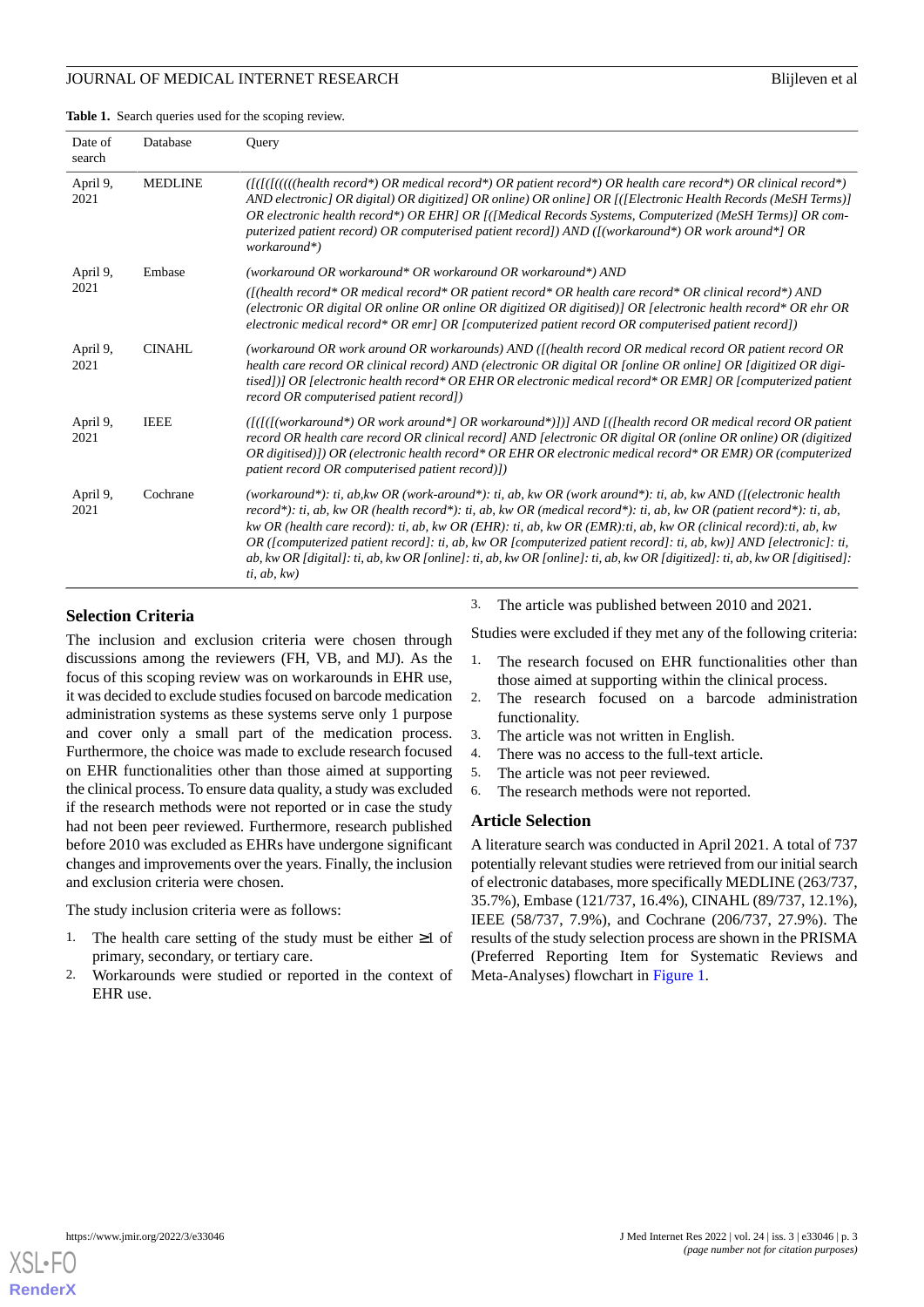<span id="page-3-0"></span>**Figure 1.** PRISMA (Preferred Reporting Item for Systematic Reviews and Meta-Analyses) flowchart of the study selection process. CPOE: computerized physician order entry; EHR: electronic health record.



The retrieved 737 studies were uploaded to EndNoteX9 (Clarivate), in which duplicates were first removed by both using EndNoteX9 and by performing a manual check ([Figure](#page-3-0) [1\)](#page-3-0). This led to 79.6% (587/737) of unique studies. These studies were reviewed by two independent reviewers (FH and VB). The 2 reviewers first independently screened the titles and abstracts of the eligible papers to evaluate whether they met the inclusion criteria. Of the 587 studies, 116 (19.8%) studies met the inclusion criteria, and 471 (60.2%) studies were excluded (because of, for example, workarounds not being focused on the EHR, not being a scientific research article, and no workarounds mentioned). Afterward, the reviewers independently screened the full texts of these 116 studies,

[XSL](http://www.w3.org/Style/XSL)•FO **[RenderX](http://www.renderx.com/)**

leading to 62 (53.4%) included studies and 54 (46.6%) excluded studies (eg, no full-text available and methods inappropriately described). After each screening phase, the two reviewers (FH and VB) discussed their findings. The next screening phase was conducted only if a consensus was reached between the 2 independent reviewers. If a disagreement between the 2 reviewers could not be resolved by discussion, a third independent reviewer (MJ) was involved. After consensus was reached, interrater reliability was reported by calculating the Cohen κ. The interrater agreement was also calculated to show the extent to which the reviewers were able to reconcile through discussion [\[24\]](#page-12-8). For the first round (title and abstract screening), the Cohen κ value was 0.958, and the interrater agreement value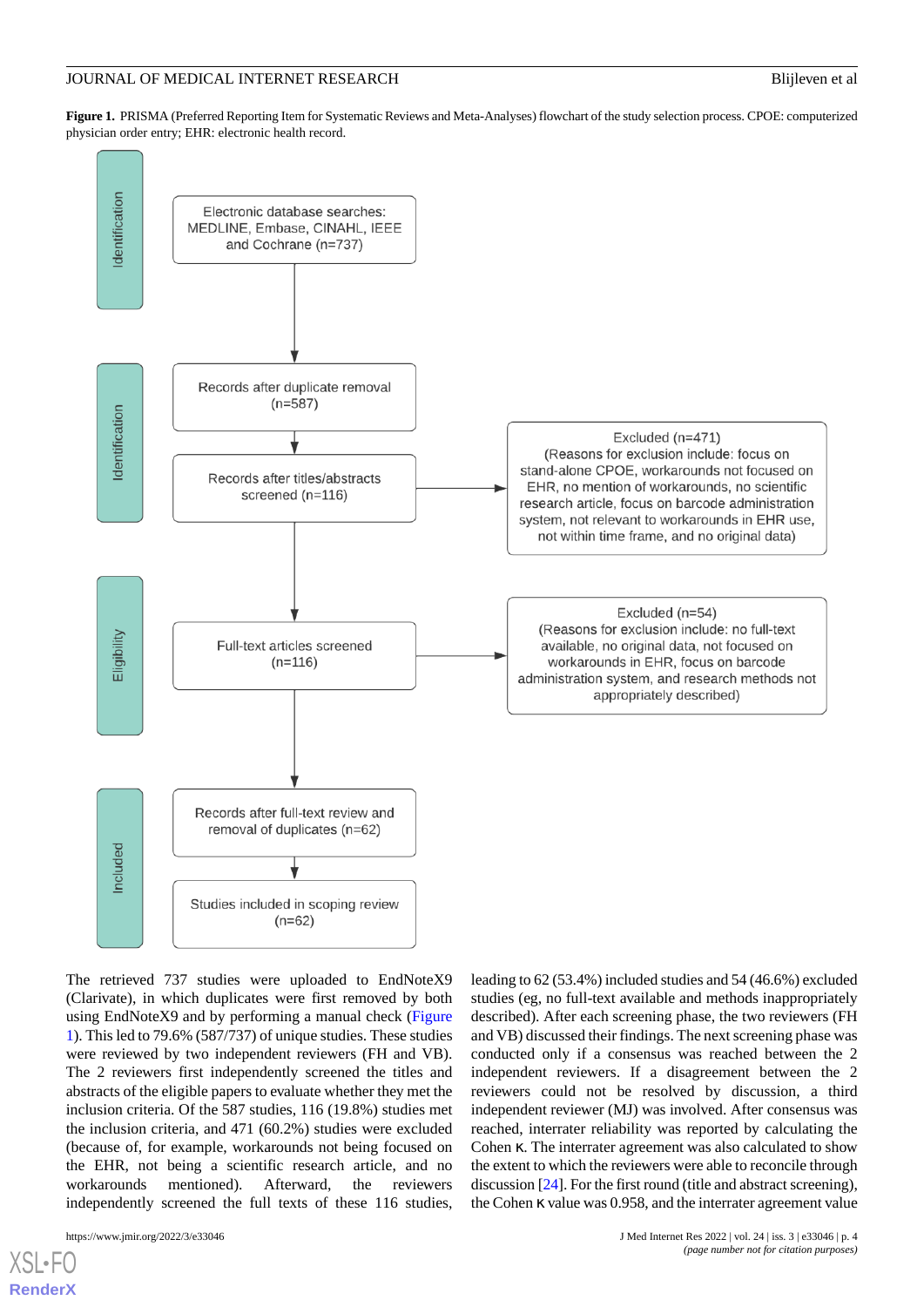#### JOURNAL OF MEDICAL INTERNET RESEARCH BLIJLEVEN BLIJLEVEN ET ALLEVEN BLIJLEVEN ET ALLEVEN BLIJLEVEN ET ALLEVEN B

was 0.985. For the second round (full-text screening), the Cohen κ value was 0.930, and the interrater agreement value was 0.966.

# **Data Analysis of Included Articles**

Descriptive data from the included articles, such as title, authors, year of publication, study setting, functionalities of EHR studied, and research methods used, were captured in a generic overview per study [\(Multimedia Appendix 1](#page-11-11)). Workaround-related data from the included articles, such as workaround rationales, attributes, consequences, and scope, were captured in an analytic frame per study [\(Multimedia Appendix 2](#page-11-12)).

The data extracted from the included articles were compared with the SEWA framework on a study-by-study basis. In doing so, SEWA was supplemented with new rationales, attributes, possible scopes, and types of impact of EHR workarounds that were not previously included. After the analysis was completed, an updated (graphical) version of the SEWA framework was created.

# *Results*

# **General Characteristics**

The general characteristics of the 62 studies are shown in [Table](#page-5-0) [2.](#page-5-0) There was an approximately even split in studies published between 2010 and 2015 and between 2016 and 2021. The study settings were almost equally distributed, with most (23/62, 37%) being set in tertiary care, such as academic hospitals and special care units. The largest group of studies (28/62, 45%) focused their research on the EHR overall. Of the 62 studies, 17 (27%) studied medication-related functionalities or EHR-integrated systems, such as computerized physician order entries. Approximately half (28/62, 45%) used or included a combination of physicians, nurses, and other staff such as pharmacists and administrative personnel as participants. Of the 62 studies, 26 (42%) used a combination of methods such as observations, interviews, and questionnaires, 15 (24%) used interviews as the sole method, 5 (8%) solely used questionnaires, 7 (11%) solely used observational methods, and 9 (15%) used other methods such as think-aloud protocols and documentation analysis.

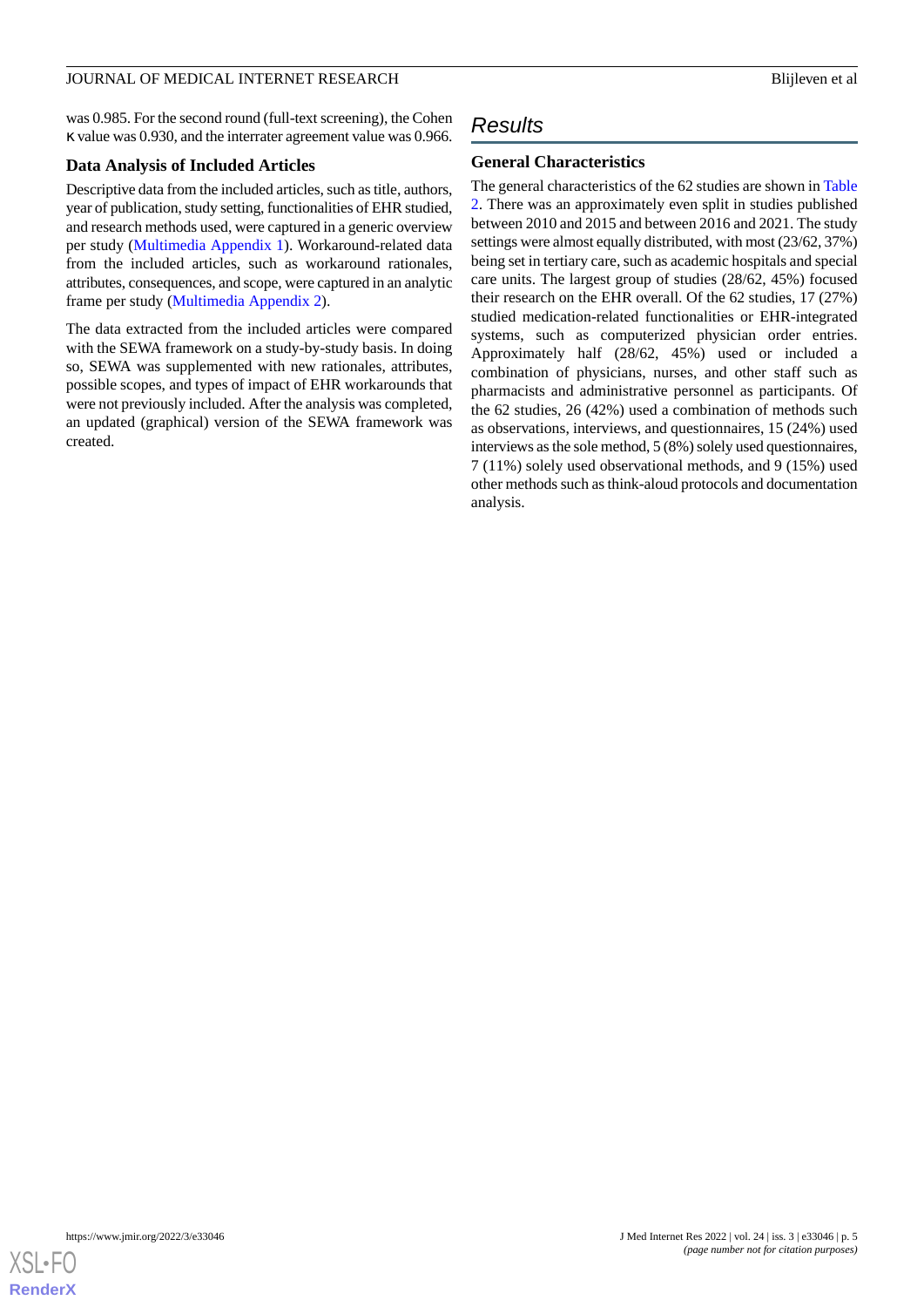<span id="page-5-0"></span>Table 2. General characteristics of the included studies (N=62).

| Study characteristics                                                                                         | Values, n (%) |  |
|---------------------------------------------------------------------------------------------------------------|---------------|--|
| Year of publication                                                                                           |               |  |
| 2010-2015                                                                                                     | 30(48)        |  |
| 2016-2021                                                                                                     | 32(52)        |  |
| <b>Study setting</b>                                                                                          |               |  |
| Primary care                                                                                                  | 18 (29)       |  |
| Secondary care                                                                                                | 21(34)        |  |
| Tertiary care                                                                                                 | 23(37)        |  |
| <b>Functionalities of EHR<sup>a</sup> studied</b>                                                             |               |  |
| Medication-related (eg, prescribing and CPOE <sup>b</sup> )                                                   | 17(27)        |  |
| Documentation                                                                                                 | 8(13)         |  |
| <b>Overall EHR</b>                                                                                            | 28 (45)       |  |
| Others (eg, alert systems and authentication process)                                                         | 9(15)         |  |
| Type of population                                                                                            |               |  |
| Physicians                                                                                                    | 9(15)         |  |
| <b>Nurses</b>                                                                                                 | 13(21)        |  |
| Others (eg, pharmacists or administrative staff such as managers,<br>assistants, secretary, or not mentioned) | 12(19)        |  |
| Combination of users                                                                                          | 28 (45)       |  |
| <b>Methods</b>                                                                                                |               |  |
| Observations                                                                                                  | 7(11)         |  |
| Interviews                                                                                                    | 15(24)        |  |
| Questionnaires                                                                                                | 5(8)          |  |
| Others (eg, think-aloud and documentation analysis)                                                           | 9(15)         |  |
| Combination of $\geq 1$ observation, interview, questionnaire, or other                                       | 26(42)        |  |

<sup>a</sup>EHR: electronic health record.

<sup>b</sup>CPOE: computerized physician order entry.

# **Validation, Refinement, and Enrichment of the SEWA Framework**

#### *Overview*

Evidence for the work system components, rationales, attributes, type of impact, and possible scopes contained in the original SEWA framework was found in the included studies. Moreover, we refined and enriched the original framework with 7 rationales, 4 attributes, and 3 types of impact. The following subsections elaborate on the work system components, rationales, attributes, possible scopes, and types of impact.

#### *Work System Components*

Support for all 5 work system components was found in the included studies, as shown in [Table 3.](#page-6-0) No new work system components were identified. However, we made 1 change to the work system component *EHR system*, which we renamed to *EHR system and related technology*. The latter was incorporated to also cover workarounds stemming from the use of technology other than the EHR but used in parallel with the EHR, such as scanners [[25\]](#page-12-9).

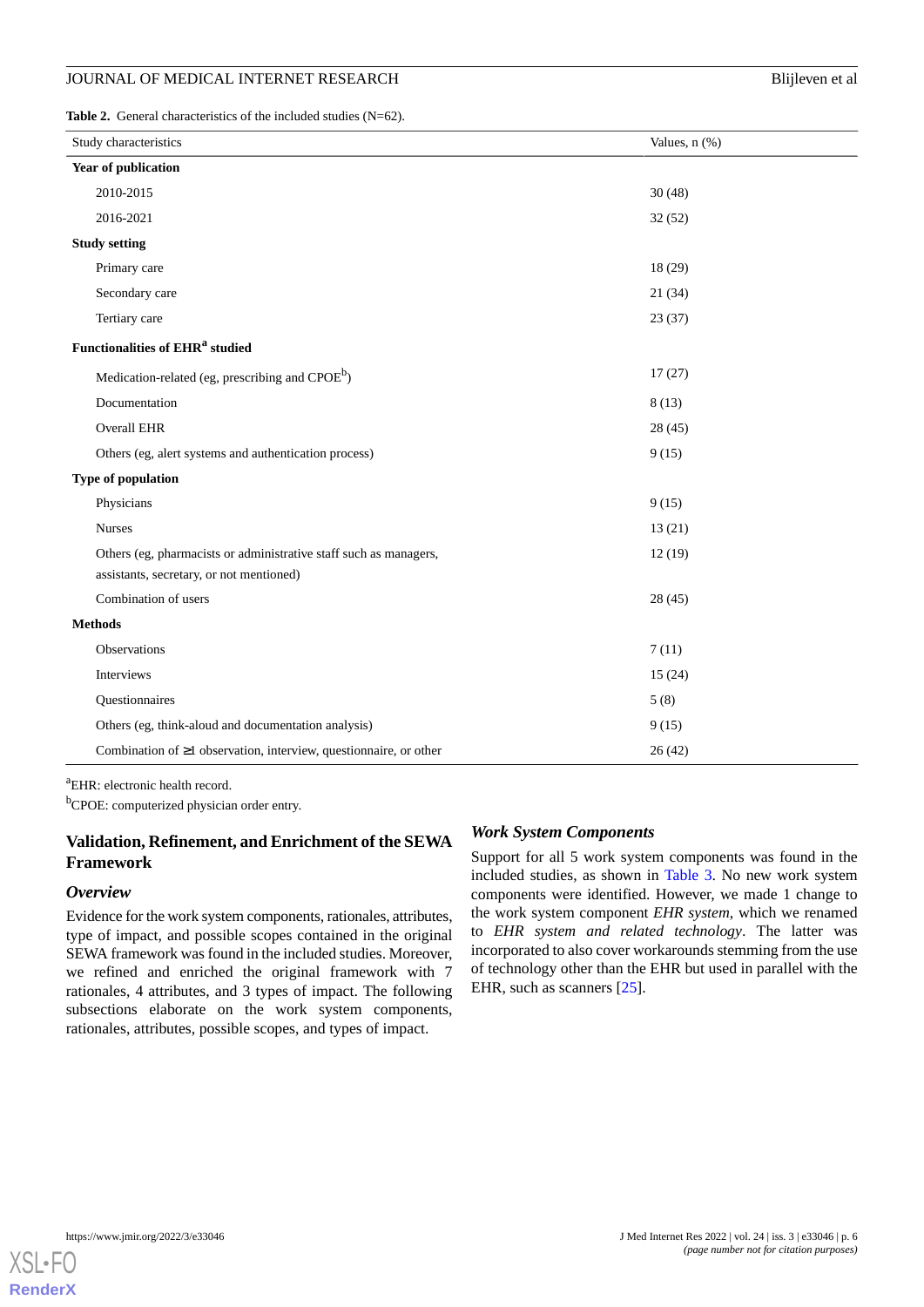#### JOURNAL OF MEDICAL INTERNET RESEARCH BLIJLEVEN BLIJLEVEN ET ALLEVEN BLIJLEVEN ET ALLEVEN BLIJLEVEN ET ALLEVEN B

<span id="page-6-0"></span>

|  |  |  | Table 3. Overview of work system components and related included studies. |  |  |  |
|--|--|--|---------------------------------------------------------------------------|--|--|--|
|--|--|--|---------------------------------------------------------------------------|--|--|--|

| Work components                   | Description                                                                                                                                                                            | <b>Studies</b>         |
|-----------------------------------|----------------------------------------------------------------------------------------------------------------------------------------------------------------------------------------|------------------------|
| Person(s)                         | Health care professionals developing and using EHR <sup>a</sup> workarounds                                                                                                            | $[20.26-28]$           |
| EHR system and related technology | The EHR and related information technology used by health care professionals                                                                                                           | $[20.25 - 27.29 - 31]$ |
| Organization                      | Organizational conditions (eg, care directives and hospital policies) under which clinical<br>tasks and EHR use are performed                                                          | [20, 27, 28, 30, 31]   |
| Physical environment              | The environment (eg, outpatient examination room and inpatient ward) and its conditions<br>(eg, lighting and noise) in which clinical tasks are conducted by health care professionals | [20.26.27]             |
| Task(s)                           | Clinical tasks performed by health care professionals                                                                                                                                  | [20, 26, 28, 30, 32]   |

<sup>a</sup>EHR: electronic health record.

### *Rationales*

The rationales for workarounds contained in the original SEWA framework were confirmed in many studies. In addition, 7 new rationales were identified.

Under the work system component *person(s)*, one rationale was added: *trust* [\(Table 4\)](#page-6-1). Multiple studies reported that users created workarounds because of insufficient trust in the (new) system or its capabilities while frequently maintaining trust in older systems (replaced by the EHR). The related causes of a lack of trust are a lack of perceived usefulness of the (new) system and insufficient confidence in (completeness) of the data available in the EHR [[33-](#page-12-17)[39](#page-13-0)]. The description of the rationale *awareness* has been refined to also cover awareness of the information needs of patients and not just of colleagues [[40\]](#page-13-1). Likewise, the description of the rationale *social norms* has been refined to make cultural  $[30,41]$  $[30,41]$  $[30,41]$  $[30,41]$  and collaborative  $[27,42]$  $[27,42]$  $[27,42]$  $[27,42]$ aspects more explicit.

<span id="page-6-1"></span>Although extensive support in the included studies was found for all rationales under the work system component *EHR system and related technology*, except *patient data specificity,* four additional rationales were identified: *data integration*, *enforced actions*, *data quality*, and *interoperability* ([Table 5](#page-7-0)). The description of the pre-existing rationale *technical issues* has been refined to cover technical issues related to ancillary technology used in conjunction with the EHR.

Multiple studies provide support for all rationales under the work system component *organization* except for the rationale *data migration policy* [\(Table 6\)](#page-7-1). No new rationales were identified.

Although support was found for the pre-existing rationales under *task(s)*, one rationale was added: *task complexity* ([Table 7\)](#page-7-2). Approximately 3% (2/62) of studies described that the EHR does not always sufficiently support the execution of a complex task at hand [[34-](#page-12-18)[39\]](#page-13-0). Therefore, health care professionals resort to workarounds to make their workflow more digestible.

Finally, the SEIPS work system component *physical environment* was incorporated into the original SEWA framework without any rationale. However, Dudding et al [\[25](#page-12-9)] mentioned that a busy, fast-paced environment where interruptions are constant, such as the neonatal intensive care unit, gives rise to EHR workarounds. The rationale here is "fast-paced environment" and is described as "devising workarounds to cope with the inability to, for example, update the documentation in fast-paced care environments where interruptions are constant" [[25\]](#page-12-9).

**Table 4.** Overview of rationales for the work system component person(s) and related included studies.

| Rationales            | Description                                                                                                                                                                                                                                                                                                                       | <b>Studies</b>           |
|-----------------------|-----------------------------------------------------------------------------------------------------------------------------------------------------------------------------------------------------------------------------------------------------------------------------------------------------------------------------------|--------------------------|
| Declarative knowledge | Not knowing how to use (a part of) the $EHRa$ to accomplish a task                                                                                                                                                                                                                                                                | [20, 33, 34, 39, 43, 44] |
| Procedural knowledge  | Knowing how but not being proficient enough to use a part of the EHR to accomplish a task                                                                                                                                                                                                                                         | [20, 28, 34, 39, 44]     |
| Memory aid            | Writing patient data down on paper (eg, keywords) or adding visual elements to parts of text in a<br>progress note (eg, boldfacing, italicizing, or underlining) to remind oneself                                                                                                                                                | [20, 34, 39, 43, 45, 47] |
| Awareness             | Storing patient data that are perceived important by the EHR user for other colleagues or patients<br>to be noticed (frequently in a data field other than the intended field in the EHR)                                                                                                                                         | [20.39.40.48]            |
| Social norms          | Formal or informal, collaborative, and cultural understandings among health care professionals<br>leading to the creation and dissemination of workarounds (eg, mimicking workarounds devised by<br>colleagues to accomplish a task or working around the system upon as friendly requested or enforced<br>by a fellow clinician) | $[20.29 - 31.45.49.50]$  |
| Trust (new)           | Having insufficient trust in the (new) EHR system or its capabilities, lack of perceived usefulness,<br>or insufficient confidence in the (completeness) of data                                                                                                                                                                  | $[20.33 - 39]$           |

 ${}^{a}$ EHR: electronic health record.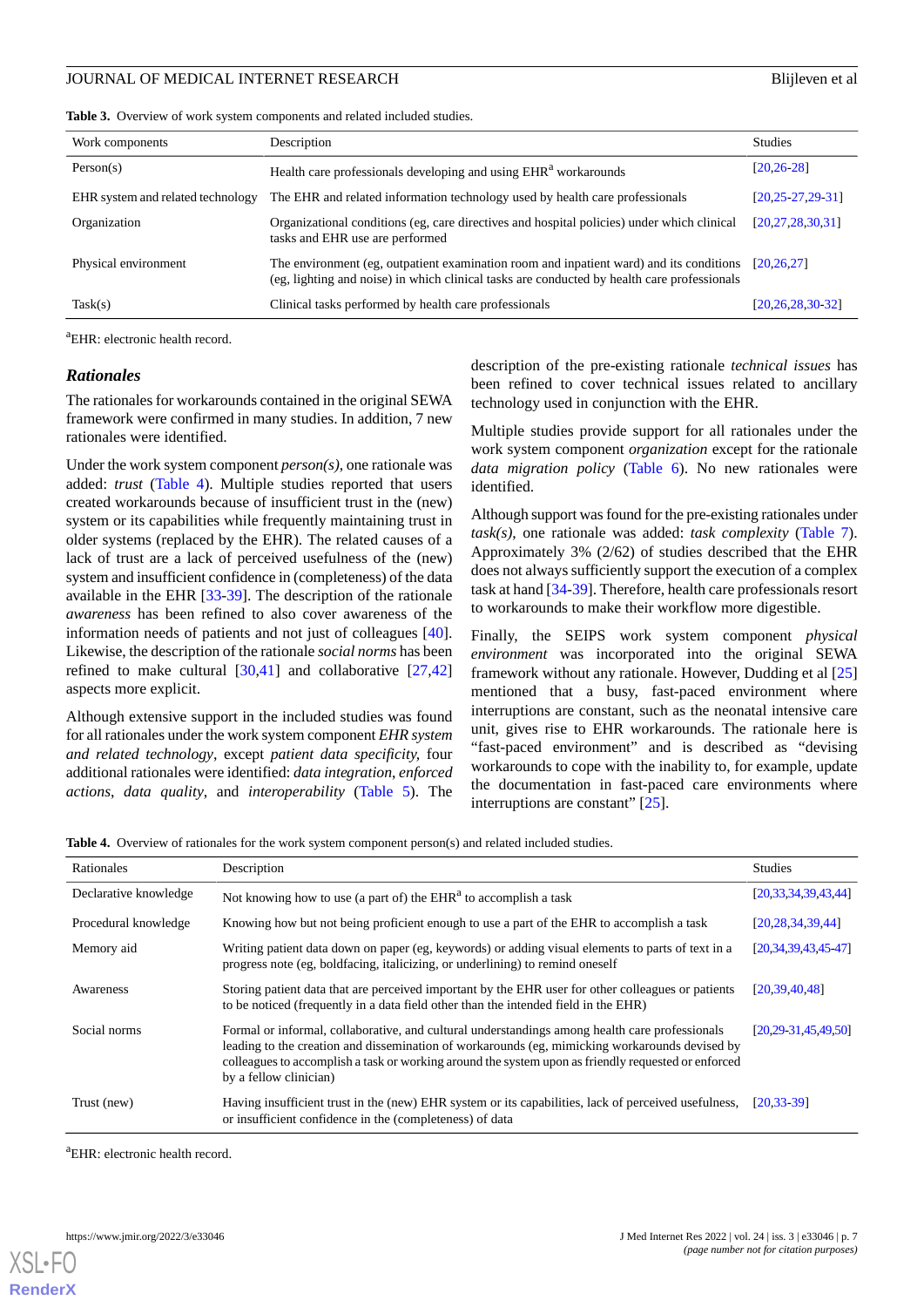<span id="page-7-0"></span>Table 5. Overview of rationales for the work system component EHR<sup>a</sup> system and related technology and related included studies.

| Rationales               | Description                                                                                                                                                                                 | <b>Studies</b>                                 |
|--------------------------|---------------------------------------------------------------------------------------------------------------------------------------------------------------------------------------------|------------------------------------------------|
| Usability                | High behavioral user cost in accomplishing a task                                                                                                                                           | [20,25,28,29,31,41,42,45,46,50.56]             |
| Technical issues         | (A part of the) EHR or ancillary technology halting, crashing, or slowing down,<br>hampering the EHR user in accomplishing a task                                                           | $[20, 25, 28, 31, 33, 43, 44, 51, 53, 55, 61]$ |
| Data presentation        | Preferring a different data view (eg, visualization by means of charts or graphs)<br>rather than plain text)                                                                                | [20, 55, 62]                                   |
| Patient data specificity | Needing to enter or request patient data with greater or lesser specificity than of-<br>fered or enforced by the EHR                                                                        | $\lceil 20 \rceil$                             |
| Data integration (new)   | EHR not providing or supporting the integration of patient data necessary for care<br>delivery                                                                                              | [42.45]                                        |
| Enforced actions (new)   | Avoiding or overriding actions enforced by the EHR (eg, bypassing the approval<br>process of prescribing medication or using a different user account)                                      | [29, 43, 48, 54, 63]                           |
| Data quality (new)       | Unavailability of data, disparity in data formats (eg, the same data being stored<br>in multiple different formats in the EHR), lack of standardization, and information<br>gaps in the EHR | [31.34-36.39.41.42.44.50.57.64-67]             |
| Interoperability (new)   | Data not able to be exchanged between health care systems or institutions (eg,<br>causing data to be unavailable at the right moment and time)                                              | [44, 50, 54, 56, 64, 65]                       |

<span id="page-7-1"></span><sup>a</sup>EHR: electronic health record.

| Table 6. Overview of rationales for the work system component organization and related included studies. |  |
|----------------------------------------------------------------------------------------------------------|--|
|----------------------------------------------------------------------------------------------------------|--|

| Rationales                            | Description                                                                                                                                                     | <b>Studies</b>                          |
|---------------------------------------|-----------------------------------------------------------------------------------------------------------------------------------------------------------------|-----------------------------------------|
| Efficiency                            | Using an alternative way of accomplishing a task that improves actual efficiency                                                                                | $[20,29,31,34,35,37,43,46,47,55,68-70]$ |
| Data migration policy                 | Not having (direct) access to required historical data because of data not having<br>been imported from previously used systems to the current EHR <sup>a</sup> | [20]                                    |
| Enforced data entry                   | EHR enforcing user to enter patient data of which neither the user nor the patient<br>has knowledge of                                                          | [20.71.72]                              |
| Required data entry option<br>missing | EHR not offering the required data entry option (eg, 3.75 mg rather than the<br>available options $2.5 \text{ mg}$ or $5 \text{ mg}$ )                          | [20, 32, 71]                            |

<span id="page-7-2"></span><sup>a</sup>EHR: electronic health record.

| Rationales                             | Description                                                                                                                                                               | <b>Studies</b>                   |
|----------------------------------------|---------------------------------------------------------------------------------------------------------------------------------------------------------------------------|----------------------------------|
| Task interference                      | Inability to perform multiple tasks at once (eg, simultaneously treating a patient on<br>the treatment table as well as entering patient data into the EHR <sup>a</sup> ) | [20,61]                          |
| Commitment to patient inter-<br>action | Valuing patient interaction over computer interaction (ie, writing things down on paper<br>and afterward entering this into the EHR)                                      | [20, 34, 37, 41, 44, 55, 61, 73] |
| Task complexity (new)                  | The high complexity of the tasks needing to be conducted                                                                                                                  | [34, 39]                         |

<sup>a</sup>EHR: electronic health record.

#### **Attributes**

Although several studies confirmed the previously defined attributes in SEWA, several included studies also mentioned a total of 4 new attributes [\(Table 8](#page-8-0)). These are concerned with whether the user is aware of using a workaround [\[49](#page-13-9)]

(*awareness*), whether the workaround is an individual or shared practice across users [[49\]](#page-13-9) (*shared*), on what medium the workaround is conducted (eg, paper or computer) [[34](#page-12-18)[,41](#page-13-2)] (*medium*), and whether the workaround is a formal or informal practice (eg, part of a defined process or approved or promoted by management or not) [\[56](#page-13-12)] (*formality*).



**[RenderX](http://www.renderx.com/)**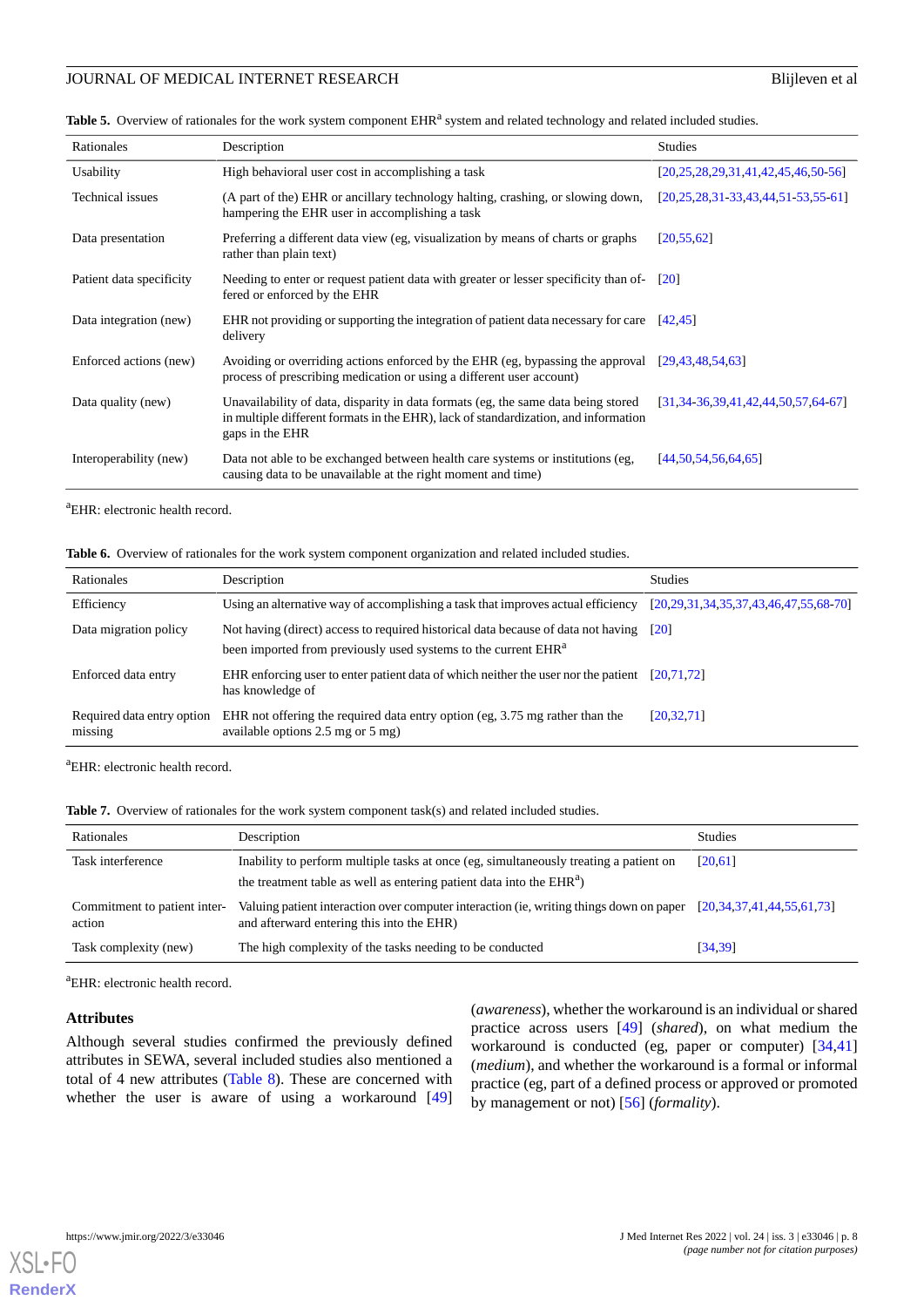<span id="page-8-0"></span>Table 8. Overview of workaround attributes and related included studies.

| Attributes      | Description                                                                                                                                             | Source             |
|-----------------|---------------------------------------------------------------------------------------------------------------------------------------------------------|--------------------|
| Cascadedness    | Whether the workaround initiates the creation of 1 or multiple additional workarounds or is an isolated occur-<br>rence                                 | $\lceil 20 \rceil$ |
| Avoidability    | Whether the workaround is required to proceed with one's workflow or optional                                                                           | [20.32, 66.74]     |
| Anticipatedness | Whether the workaround is used at known moments in time (ie, the situation in which the workaround is used<br>is known beforehand) or used unexpectedly | [20.74]            |
| Repetitiveness  | Whether the workaround is ingrained into the workflow (ie, becomes part of daily routines) or used temporar-<br>ily to overcome workflow constraints    | [20.56.74]         |
| Awareness (new) | Whether the user is aware of using the workaround                                                                                                       | [49]               |
| Shared (new)    | Whether the workaround is a shared practice across multiple other users of the EHR <sup>a</sup> or limited to 1 user                                    | $[49]$             |
| Medium (new)    | On what medium the workaround is conducted (eg, paper, computer, verbal, or a combination)                                                              | [34, 41]           |
| Formality (new) | Whether the use of the workaround is approved by management and part of a defined process                                                               | $[56]$             |

<sup>a</sup>EHR: electronic health record.

#### **Types of Impact**

The previously defined types of impact in the SEWA framework were confirmed by many included studies. Multiple additional types of impact were also identified: *privacy/security*, *data quality*, *employee perception of EHR*, *financial*, *law/regulations*, and *workload* [\(Table 9](#page-8-1)). *Privacy/security* relates not only to the impact a workaround has on the security and privacy of the data

but also to the patient and organization itself. Data quality concerns the impact on, for example, loss of data, or a lower data quality because of spelling or formatting mistakes in the data. Moreover, workarounds can have a positive or negative financial impact [\[58](#page-13-18)], may jeopardize laws and regulations [[63,](#page-14-2)[75\]](#page-14-13), and have a positive or negative impact on the workload of the user  $[43]$  $[43]$ .

<span id="page-8-1"></span>**Table 9.** Overview of types of impact and related included studies.

| Impact                        | Description                                                                                                | Source                                      |
|-------------------------------|------------------------------------------------------------------------------------------------------------|---------------------------------------------|
| Patient safety                | The impact on the safety (physical and mental) of the patient                                              | [20,28,29,41,43,46,48,53,54,58,59,67,75-77] |
| Effectiveness of care         | The effectiveness and quality of the care process performed                                                | [20, 28, 43, 46, 54, 58, 59, 67]            |
| Efficiency of care            | The impact on the efficiency of the care process in terms of time and<br>resources expended                | [20,33,55,60,64,72,76]                      |
| Privacy and security (new)    | Impact on the security and privacy of data related to the patient or or-<br>ganization                     | [32,39,51,52,56,63,68,75]                   |
| Data quality (new)            | Impact of workarounds on data quality (eg, loss of data or decreased<br>data quality)                      | [32,33,35,39,41,46,51,52,56,59,69,76]       |
| Financial (new)               | Financial implications because of the workaround                                                           | [58]                                        |
| Laws and regulations<br>(new) | Legal conflicts resulting from the use of a workaround                                                     | [63, 75]                                    |
| Workload (new)                | An increase or decrease in workload of the EHR <sup>a</sup> user resulting from<br>the use of a workaround | $[43]$                                      |

<sup>a</sup>EHR: electronic health record.

#### **Possible Scopes**

the SEWA framework [[41](#page-13-2)[,43](#page-13-4),[53,](#page-13-14)[77\]](#page-14-14) [\(Table 10](#page-2-0)). No new possible scopes were identified.

Only a few studies explicitly discussed possible scopes (ie, entities impacted) of workarounds and resonated with those in

| Table 10. Overview of possible scopes and related included studies. |  |
|---------------------------------------------------------------------|--|
|---------------------------------------------------------------------|--|

| Scope                    | Description                                                                                                                | Source       |
|--------------------------|----------------------------------------------------------------------------------------------------------------------------|--------------|
| Patient                  | The workaround affects the patients in the care process                                                                    | [20, 43, 77] |
| Health care professional | The workaround affects the health care professionals such as physicians, nurses, and pharmacists                           | [20]         |
| Organization             | The workaround affects the whole organization, including the supporting departments such as finance [20,41,53]<br>or legal |              |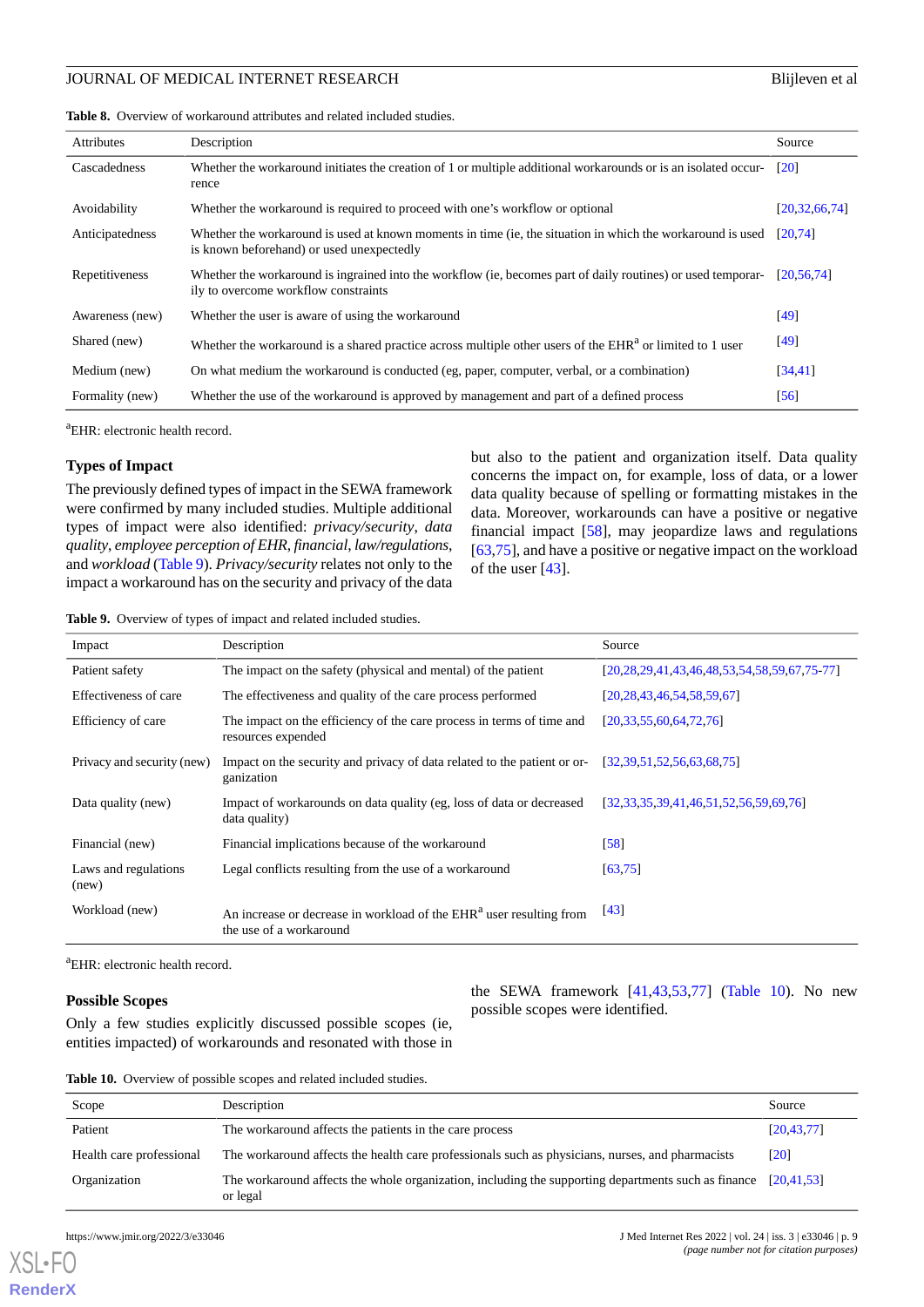#### **Revised Version of the SEWA Framework**

On the basis on the foregoing results, the original SEWA framework [\[20](#page-12-4)] was revised to incorporate new rationales, attributes, types of impact, and possible scopes identified in the included studies [\(Figure 2\)](#page-9-0). The revised SEWA framework still comprises 2 major parts. The first part concerns the work system and its components (inspired by the SEIPS framework), [\[21](#page-12-5)] constituting the context in which EHR workarounds are created. The work system components now include 22 rationales (previously 15) for workaround creation, and EHR workarounds are now defined by 8 attributes (previously 4). The second part concerns the possible scope of workarounds in terms of types and number of entities affected (still 3), as well as their impact on patient safety, the effectiveness of care, the efficiency of care, and 5 newly introduced types of impact. All new items in the framework are marked with asterisks.

<span id="page-9-0"></span>**Figure 2.** Revised SEWA framework with incorporated rationales, attributes, types of impact, and possible scopes identified in included studies. EHR: electronic health record; SEWA: Sociotechnical Electronic Health Record Workaround Analysis.



The recommendations [[20\]](#page-12-4) for using a scoring mechanism to indicate whether the impact per workaround is favorable, unfavorable, or neutral, as well as to indicate whether the impact is immediate or only observable after a certain period (*direct/time lag*) remain. However, we also recommend the inclusion of a scoring mechanism to indicate the number of patients and health care professionals and organizational units affected per applicable scope. This is in line with Carayon et al [[53\]](#page-13-14), who distinguished between workarounds having an impact at an individual or *team level* (eg, an entire team of nurses in a

certain hospital ward). Applying a scoring mechanism allows for a more substantiated view when analyzing and prioritizing various identified workarounds for resolution.

# *Discussion*

#### **Principal Findings**

A scoping review was performed to theoretically validate the SEWA framework [[20\]](#page-12-4) and refine and enrich it with newly identified rationales, attributes, types of impact, and possible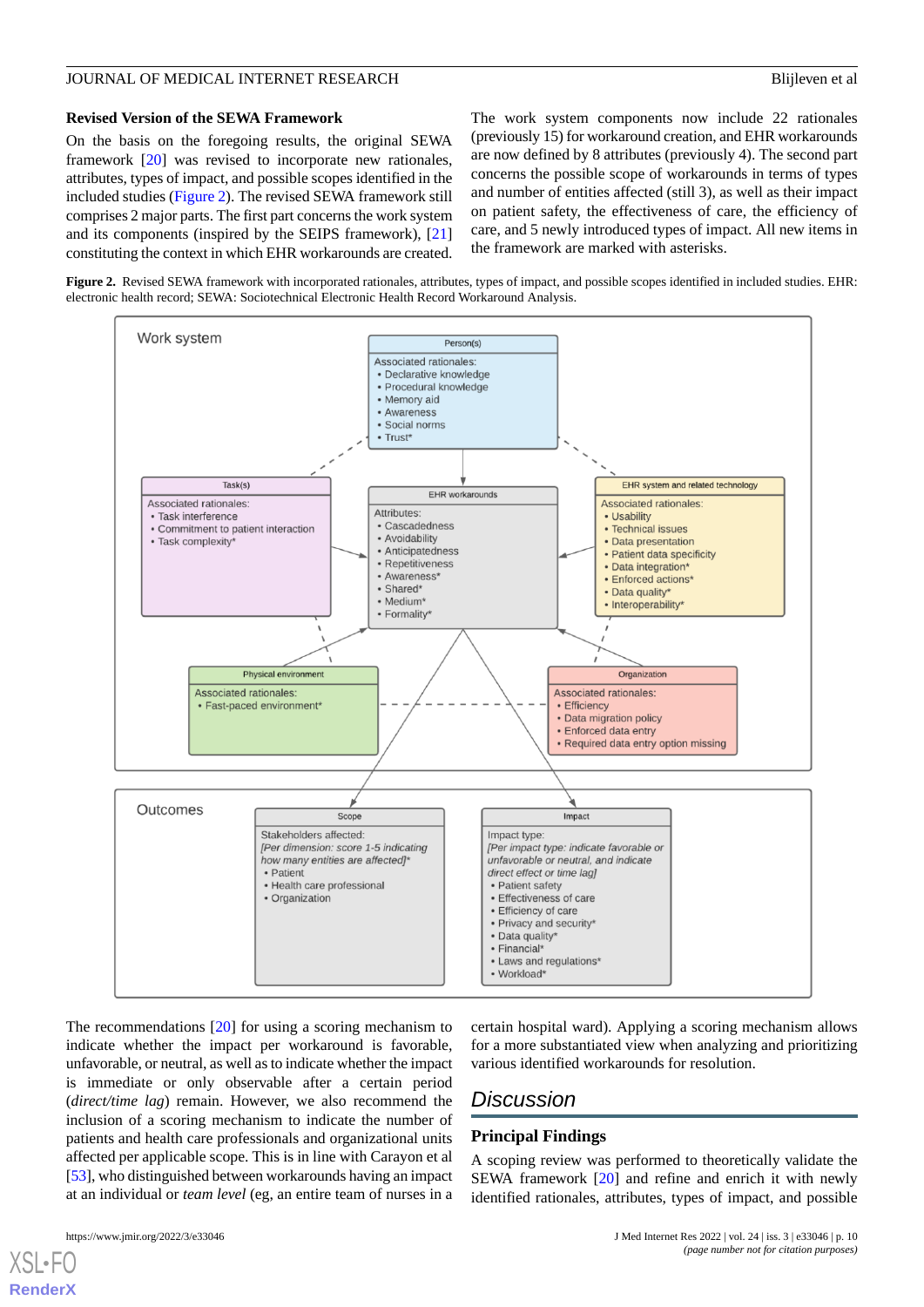scopes of EHR workarounds. The scoping review retrieved 737 studies, of which 62 (8.4%) were included. The included studies provided extensive support for nearly all the items included in the original SEWA framework. SEWA was revised and enriched with 7 new rationales, 4 attributes, and 5 types of impact of EHR workarounds mentioned in the included studies. The definitions of several existing rationales were also refined. As a result, SEWA is now grounded in the existing body of peer-reviewed empirical evidence on EHR workarounds published between 2010 and 2021. In addition, this revised version is likely also applicable in a wider range of health care settings as input for the original SEWA framework that came from a single comprehensive case study on EHR workarounds in an academic hospital.

#### **Comparison With the Literature**

The results of this scoping review are in line with prior research and reviews of EHR workarounds. In an integrative review, Fraczkowski et al [\[78](#page-14-17)] examined nurse workarounds in EHR use. The categories defined in the review by Fraczkowski et al [[78\]](#page-14-17) are similar to the work system components defined in SEWA, with the exception of *usability* being a separate rationale in the SEWA framework under the work system component *EHR system and related technology* [[20\]](#page-12-4). The *patient* category in the review by Fraczkowski et al [[78\]](#page-14-17) is defined as an impact and scope category in SEWA [[20\]](#page-12-4). Finally, Fraczkowski et al [[78\]](#page-14-17), similar to Koppel et al  $[18]$  $[18]$ , did not include a work system component for *person(s)* (the users of the EHR) as a category. Our scoping review is one of the few studies that investigated the entire spectrum of EHR users. On the one hand, we included studies of all types of health care professionals in primary, secondary, and tertiary care who make use of an EHR in their clinical practice, whereas other reviews merely focused on a specific population such as physicians, nurses, or secretary personnel [[78\]](#page-14-17). On the other hand, we excluded studies researching workarounds in the use of barcode medication administration systems, whereas other reviews did not [[78\]](#page-14-17).

#### **Strengths and Limitations**

To maximize the capture of relevant information on EHR workarounds, comprehensive and structured searches were conducted in MEDLINE, Embase, CINAHL, Cochrane, and IEEE databases. Data charting templates and analytic frames were used to extract relevant information from the reviewed studies and compare with pre-existing items in the SEWA framework.

A total of 2 research team members participated in the review process for both the title and abstract and full-text review phases, with a Cohen  $\kappa$  value of  $>0.9$ . This indicates an adequate interrater agreement. Despite this, our scoping review is at risk for selection bias, as we did not identify all available data, such as gray literature on EHR workarounds. There is a chance that relevant but nonincluded studies may use terminology other than the terms included in the search queries.

The broad scope of the retrieved information on EHR workarounds and the different types of studies reporting a particular issue made using a formal meta-analytic method to quantitatively assess the quality of the studies and evidence of

retrieved information difficult. However, given the purpose of the scoping review to theoretically validate and refine the SEWA framework, we do not consider this limitation.

#### **Implications for Practice and Future Research**

Multidisciplinary teams (comprising, for example, physicians, nurses, management, and EHR developers) can use the revised SEWA framework to identify, analyze, prioritize, and resolve workarounds related to EHR use more accurately. Similarly, the consequences of current and future configurations of the work system (health care professionals' work processes and activities in relation to their EHR use) can be assessed and discussed in greater detail to determine how a design and redesign of the work system would positively or negatively affect the interaction between work system components. Finally, as workarounds are subject to gradual change (eg, personal changes in experience with the EHR, system updates to the EHR, and hospital policies), more detailed snapshots of the work system using SEWA can be taken over time and compared so as to gain valuable insights into how EHR workarounds evolve over time.

Concerning future research, EHR systems are continuously subject to technological evolution by developments in, for example, artificial intelligence, machine learning, and telemedicine. This may lead to the creation of hitherto unidentified rationales, attributes, possible scopes, and types of impact of workarounds on users, patients, and health care organizations. Similarly, more studies on EHR workarounds will continue to emerge that may report novel insights not incorporated into the revised SEWA framework. Therefore, we expect that SEWA needs a continuous process of refinement over time. This could be done by repeating the scoping review using the described search strategy, search queries, and inclusion and exclusion criteria.

In addition, although the revised SEWA framework is now theoretically validated, refined, and enriched, practical validation is still required. The same holds true when investigating its practicality. The firsthand experience from the application of SEWA in practice could yield suggestions for further improvement. A related suggestion is that although the framework helps in identifying and analyzing workarounds, a prioritization method for handling these issues is likely required, as workarounds are generally abundant in any organization, and resources to resolve them are finite. Therefore, the framework could benefit from being extended with prioritization mechanisms and weighting factors for deciding which workarounds require priority. Similarly, the framework could be translated into a practical tool such as a scoring matrix to facilitate use by practitioners.

Finally, the applicability of the SEWA framework could be explored for systems other than EHRs (eg, enterprise resource planning, customer relationship management, and content management) and in other settings (eg, nonacademic hospitals and general practitioner practices) and even in other industries (eg, financial services and manufacturing) after appropriate validation. Although SEWA has an explicit focus on EHRs used in health care, we expect many of the described workaround

 $XS$ -FO **[RenderX](http://www.renderx.com/)**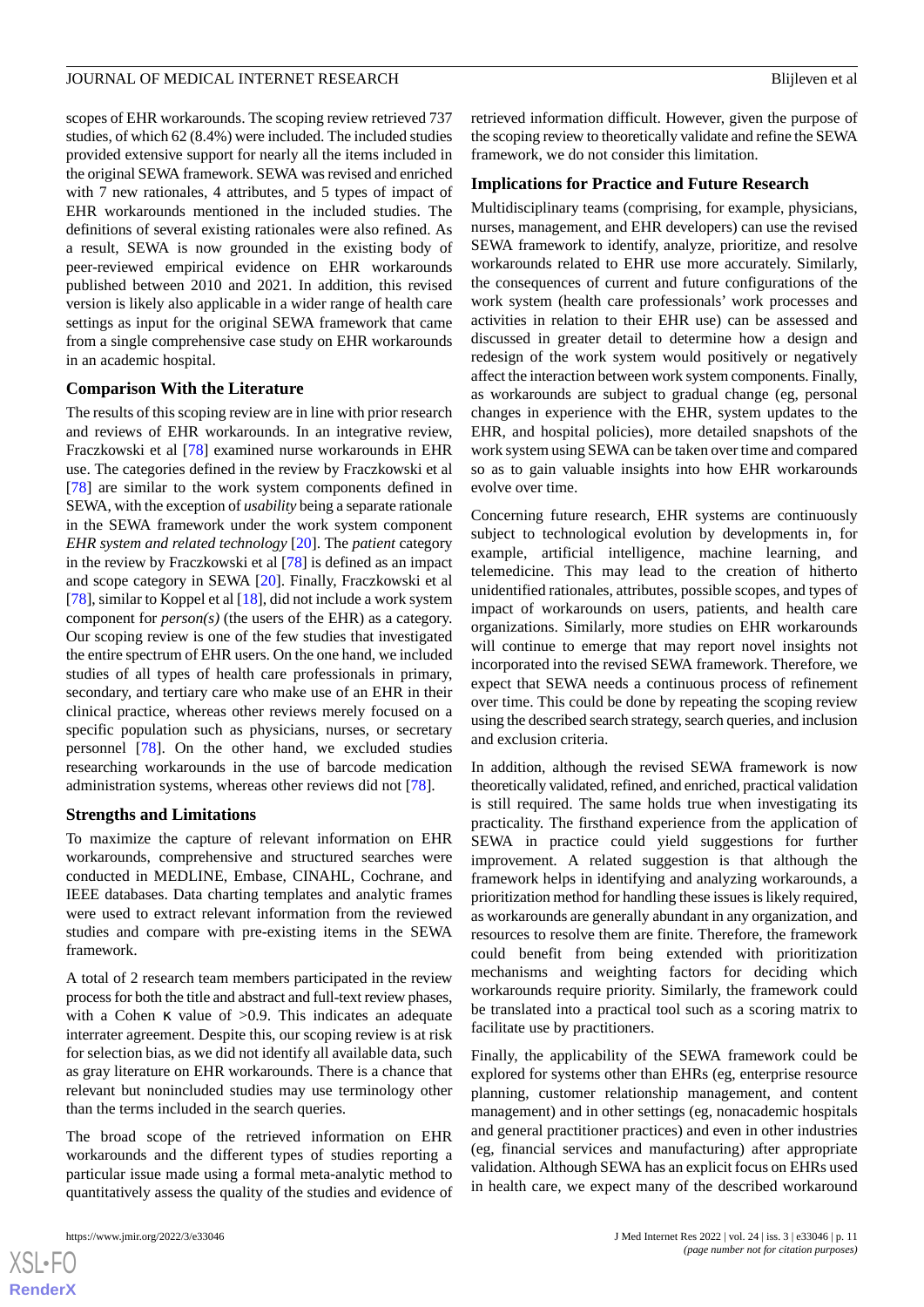rationales and attributes to be applicable to other systems, settings, and industries.

# **Authors' Contributions**

VB, FH, and MJ conceived and designed the study. FH collected the data. VB and FH analyzed the data and wrote the manuscript. VB and MJ edited the manuscript. All authors read and approved the final manuscript.

# **Conflicts of Interest**

<span id="page-11-11"></span>None declared.

# **Multimedia Appendix 1**

<span id="page-11-12"></span>Descriptive data template that was captured per included study. [[DOCX File , 13 KB](https://jmir.org/api/download?alt_name=jmir_v24i3e33046_app1.docx&filename=8d4714b6e32d2f19195a2a553bdf8f41.docx)-[Multimedia Appendix 1\]](https://jmir.org/api/download?alt_name=jmir_v24i3e33046_app1.docx&filename=8d4714b6e32d2f19195a2a553bdf8f41.docx)

# **Multimedia Appendix 2**

Analytic frame with workaround-related data captured per study. [[DOCX File , 13 KB](https://jmir.org/api/download?alt_name=jmir_v24i3e33046_app2.docx&filename=468e4ac36b4ac1806cbd97341576b51d.docx)-[Multimedia Appendix 2\]](https://jmir.org/api/download?alt_name=jmir_v24i3e33046_app2.docx&filename=468e4ac36b4ac1806cbd97341576b51d.docx)

# <span id="page-11-0"></span>**References**

- <span id="page-11-1"></span>1. Howe JL, Adams KT, Hettinger AZ, Ratwani RM. Electronic health record usability issues and potential contribution to patient harm. J Am Med Assoc 2018 Mar 27;319(12):1276-1278 [[FREE Full text\]](http://europepmc.org/abstract/MED/29584833) [doi: [10.1001/jama.2018.1171](http://dx.doi.org/10.1001/jama.2018.1171)] [Medline: [29584833](http://www.ncbi.nlm.nih.gov/entrez/query.fcgi?cmd=Retrieve&db=PubMed&list_uids=29584833&dopt=Abstract)]
- <span id="page-11-2"></span>2. Ratwani RM, Savage E, Will A, Fong A, Karavite D, Muthu N, et al. Identifying electronic health record usability and safety challenges in pediatric settings. Health Aff (Millwood) 2018 Nov;37(11):1752-1759. [doi: [10.1377/hlthaff.2018.0699\]](http://dx.doi.org/10.1377/hlthaff.2018.0699) [Medline: [30395517](http://www.ncbi.nlm.nih.gov/entrez/query.fcgi?cmd=Retrieve&db=PubMed&list_uids=30395517&dopt=Abstract)]
- <span id="page-11-4"></span><span id="page-11-3"></span>3. Melnick ER, Dyrbye LN, Sinsky CA, Trockel M, West CP, Nedelec L, et al. The association between perceived electronic health record usability and professional burnout among US physicians. Mayo Clin Proc 2020 Mar;95(3):476-487 [\[FREE](https://linkinghub.elsevier.com/retrieve/pii/S0025-6196(19)30836-5) [Full text\]](https://linkinghub.elsevier.com/retrieve/pii/S0025-6196(19)30836-5) [doi: [10.1016/j.mayocp.2019.09.024\]](http://dx.doi.org/10.1016/j.mayocp.2019.09.024) [Medline: [31735343\]](http://www.ncbi.nlm.nih.gov/entrez/query.fcgi?cmd=Retrieve&db=PubMed&list_uids=31735343&dopt=Abstract)
- <span id="page-11-5"></span>4. Shanafelt TD, Dyrbye LN, West CP. Addressing physician burnout: the way forward. J Am Med Assoc 2017 Mar 07;317(9):901-902. [doi: [10.1001/jama.2017.0076](http://dx.doi.org/10.1001/jama.2017.0076)] [Medline: [28196201\]](http://www.ncbi.nlm.nih.gov/entrez/query.fcgi?cmd=Retrieve&db=PubMed&list_uids=28196201&dopt=Abstract)
- 5. Akbar F, Mark G, Prausnitz S, Warton EM, East JA, Moeller MF, et al. Physician stress during electronic health record inbox work: in situ measurement with wearable sensors. JMIR Med Inform 2021 Apr 28;9(4):e24014 [\[FREE Full text\]](https://medinform.jmir.org/2021/4/e24014/) [doi: [10.2196/24014](http://dx.doi.org/10.2196/24014)] [Medline: [33908888\]](http://www.ncbi.nlm.nih.gov/entrez/query.fcgi?cmd=Retrieve&db=PubMed&list_uids=33908888&dopt=Abstract)
- <span id="page-11-7"></span><span id="page-11-6"></span>6. Tai-Seale M, Olson CW, Li J, Chan AS, Morikawa C, Durbin M, et al. Electronic health record logs indicate that physicians split time evenly between seeing patients and desktop medicine. Health Aff (Millwood) 2017 Apr 01;36(4):655-662 [\[FREE](http://europepmc.org/abstract/MED/28373331) [Full text\]](http://europepmc.org/abstract/MED/28373331) [doi: [10.1377/hlthaff.2016.0811\]](http://dx.doi.org/10.1377/hlthaff.2016.0811) [Medline: [28373331\]](http://www.ncbi.nlm.nih.gov/entrez/query.fcgi?cmd=Retrieve&db=PubMed&list_uids=28373331&dopt=Abstract)
- <span id="page-11-8"></span>7. Sinsky C, Colligan L, Li L, Prgomet M, Reynolds S, Goeders L, et al. Allocation of physician time in ambulatory practice: a time and motion study in 4 specialties. Ann Intern Med 2016 Sep 06;165(11):753. [doi: [10.7326/m16-0961](http://dx.doi.org/10.7326/m16-0961)]
- <span id="page-11-9"></span>8. Tsou A, Lehmann C, Michel J, Solomon R, Possanza L, Gandhi T. Safe practices for copy and paste in the EHR: systematic review, recommendations, and novel model for health IT collaboration. Appl Clin Inform 2017 Dec 20;26(01):12-34. [doi: [10.4338/aci-2016-09-r-0150\]](http://dx.doi.org/10.4338/aci-2016-09-r-0150)
- 9. Sittig DF, Wright A, Ash J, Singh H. New unintended adverse consequences of electronic health records. Yearb Med Inform 2018 Mar 06;25(01):7-12. [doi: [10.15265/iy-2016-023\]](http://dx.doi.org/10.15265/iy-2016-023)
- 10. Campbell EM, Sittig DF, Ash JS, Guappone KP, Dykstra RH. Types of unintended consequences related to computerized provider order entry. J Am Med Inform Assoc 2006 Sep 01;13(5):547-556. [doi: [10.1197/jamia.m2042\]](http://dx.doi.org/10.1197/jamia.m2042)
- 11. Ash JS, Sittig DF, Dykstra RH, Guappone K, Carpenter JD, Seshadri V. Categorizing the unintended sociotechnical consequences of computerized provider order entry. Int J Med Inform 2007 Jun;76 Suppl 1:21-27. [doi: [10.1016/j.ijmedinf.2006.05.017\]](http://dx.doi.org/10.1016/j.ijmedinf.2006.05.017) [Medline: [16793330](http://www.ncbi.nlm.nih.gov/entrez/query.fcgi?cmd=Retrieve&db=PubMed&list_uids=16793330&dopt=Abstract)]
- 12. Ash JS, Sittig DF, Poon EG, Guappone K, Campbell E, Dykstra RH. The extent and importance of unintended consequences related to computerized provider order entry. J Am Med Inform Assoc 2007 Jul 01;14(4):415-423. [doi: [10.1197/jamia.m2373\]](http://dx.doi.org/10.1197/jamia.m2373)
- <span id="page-11-10"></span>13. Campbell EM, Guappone KP, Sittig DF, Dykstra RH, Ash JS. Computerized provider order entry adoption: implications for clinical workflow. J Gen Intern Med 2009 Jan 20;24(1):21-26 [[FREE Full text](http://europepmc.org/abstract/MED/19020942)] [doi: [10.1007/s11606-008-0857-9\]](http://dx.doi.org/10.1007/s11606-008-0857-9) [Medline: [19020942](http://www.ncbi.nlm.nih.gov/entrez/query.fcgi?cmd=Retrieve&db=PubMed&list_uids=19020942&dopt=Abstract)]
- 14. Greenhalgh T, Potts H, Wong G, Bark P, Swinglehurst D. Tensions and paradoxes in electronic patient record research: a systematic literature review using the meta-narrative method. Milbank Q 2009 Dec;87(4):729-788 [\[FREE Full text\]](http://europepmc.org/abstract/MED/20021585) [doi: [10.1111/j.1468-0009.2009.00578.x\]](http://dx.doi.org/10.1111/j.1468-0009.2009.00578.x) [Medline: [20021585\]](http://www.ncbi.nlm.nih.gov/entrez/query.fcgi?cmd=Retrieve&db=PubMed&list_uids=20021585&dopt=Abstract)
- 15. Blijleven V, Koelemeijer K, Jaspers M. Identifying and eliminating inefficiencies in information system usage: a lean perspective. Int J Med Inform 2017 Nov;107:40-47. [doi: [10.1016/j.ijmedinf.2017.08.005\]](http://dx.doi.org/10.1016/j.ijmedinf.2017.08.005) [Medline: [29029690](http://www.ncbi.nlm.nih.gov/entrez/query.fcgi?cmd=Retrieve&db=PubMed&list_uids=29029690&dopt=Abstract)]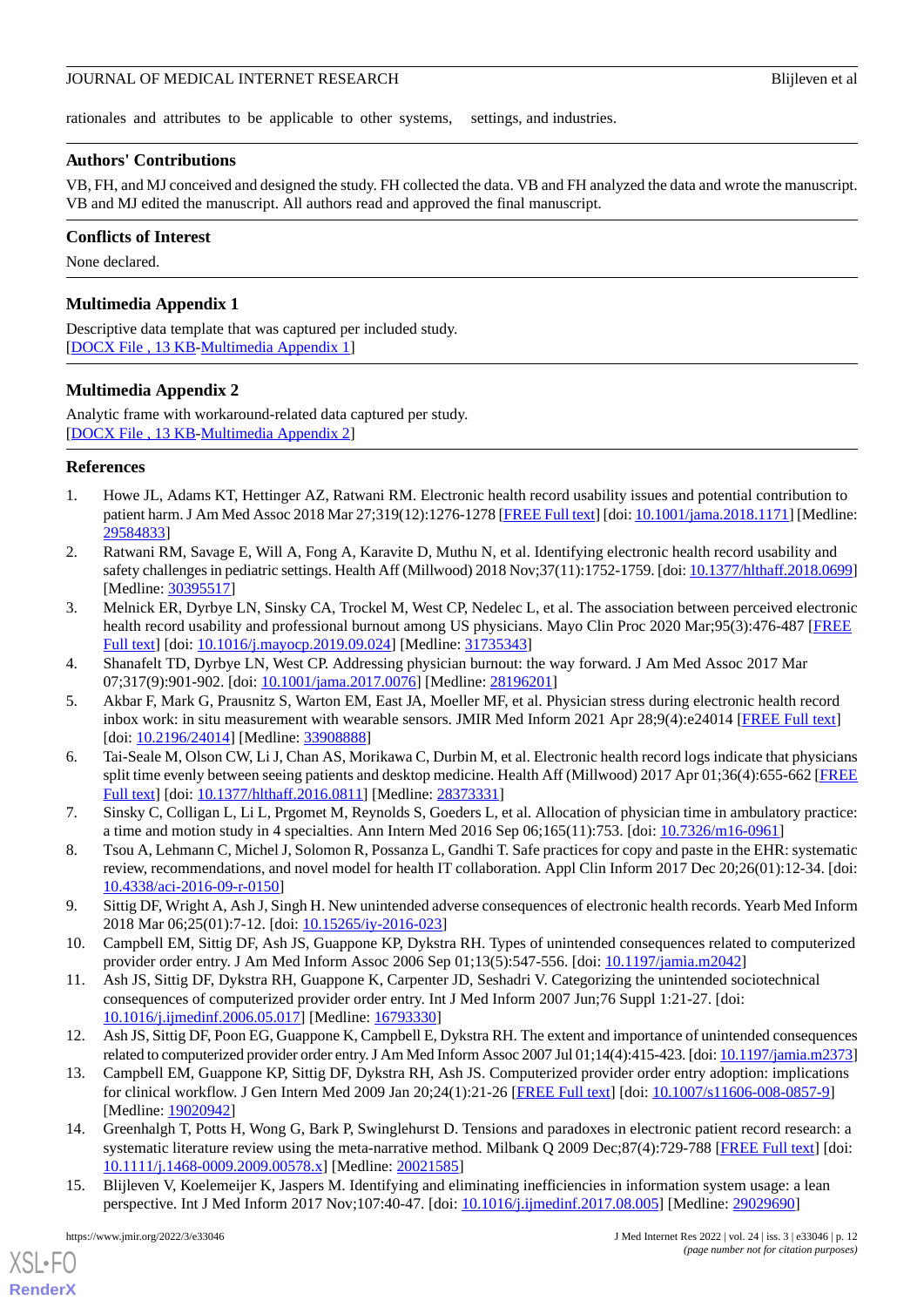- <span id="page-12-0"></span>16. Halbesleben J, Wakefield D, Wakefield B. Work-arounds in health care settings: literature review and research agenda. Health Care Manage Rev 2008;33(1):2-12. [doi: [10.1097/01.HMR.0000304495.95522.ca](http://dx.doi.org/10.1097/01.HMR.0000304495.95522.ca)] [Medline: [18091439\]](http://www.ncbi.nlm.nih.gov/entrez/query.fcgi?cmd=Retrieve&db=PubMed&list_uids=18091439&dopt=Abstract)
- <span id="page-12-1"></span>17. Kobayashi M, Fussell S, Xiao Y, Seagull F. Work coordination, workflow, and workarounds in a medical context. In: Proceedings of the CHI '05 Extended Abstracts on Human Factors in Computing Systems. 2005 Presented at: CHI05: CHI 2005 Conference on Human Factors in Computing Systems; April 2 - 7, 2005; Portland OR USA p. 1561-1564. [doi: [10.1145/1056808.1056966](http://dx.doi.org/10.1145/1056808.1056966)]
- <span id="page-12-3"></span><span id="page-12-2"></span>18. Koppel R, Wetterneck T, Telles JL, Karsh B. Workarounds to barcode medication administration systems: their occurrences, causes, and threats to patient safety. J Am Med Inform Assoc 2008 Jul 01;15(4):408-423. [doi: [10.1197/jamia.m2616](http://dx.doi.org/10.1197/jamia.m2616)]
- <span id="page-12-4"></span>19. Blijleven V, Koelemeijer K, Wetzels M, Jaspers M. Workarounds emerging from electronic health record system usage: consequences for patient safety, effectiveness of care, and efficiency of care. JMIR Hum Factors 2017 Oct 05;4(4):e27 [[FREE Full text](https://humanfactors.jmir.org/2017/4/e27/)] [doi: [10.2196/humanfactors.7978\]](http://dx.doi.org/10.2196/humanfactors.7978) [Medline: [28982645](http://www.ncbi.nlm.nih.gov/entrez/query.fcgi?cmd=Retrieve&db=PubMed&list_uids=28982645&dopt=Abstract)]
- <span id="page-12-5"></span>20. Blijleven V, Koelemeijer K, Jaspers M. SEWA: a framework for sociotechnical analysis of electronic health record system workarounds. Int J Med Inform 2019 May;125:71-78. [doi: [10.1016/j.ijmedinf.2019.02.012\]](http://dx.doi.org/10.1016/j.ijmedinf.2019.02.012) [Medline: [30914183\]](http://www.ncbi.nlm.nih.gov/entrez/query.fcgi?cmd=Retrieve&db=PubMed&list_uids=30914183&dopt=Abstract)
- <span id="page-12-6"></span>21. Holden RJ, Carayon P, Gurses AP, Hoonakker P, Hundt AS, Ozok AA, et al. SEIPS 2.0: a human factors framework for studying and improving the work of healthcare professionals and patients. Ergonomics 2013 Nov;56(11):1669-1686 [\[FREE](http://europepmc.org/abstract/MED/24088063) [Full text\]](http://europepmc.org/abstract/MED/24088063) [doi: [10.1080/00140139.2013.838643\]](http://dx.doi.org/10.1080/00140139.2013.838643) [Medline: [24088063](http://www.ncbi.nlm.nih.gov/entrez/query.fcgi?cmd=Retrieve&db=PubMed&list_uids=24088063&dopt=Abstract)]
- <span id="page-12-7"></span>22. Blijleven V, Koelemeijer K, Jaspers M. Exploring workarounds related to electronic health record system usage: a study protocol. JMIR Res Protoc 2017 Apr 28;6(4):e72 [\[FREE Full text\]](https://www.researchprotocols.org/2017/4/e72/) [doi: [10.2196/resprot.6766](http://dx.doi.org/10.2196/resprot.6766)] [Medline: [28455273](http://www.ncbi.nlm.nih.gov/entrez/query.fcgi?cmd=Retrieve&db=PubMed&list_uids=28455273&dopt=Abstract)]
- <span id="page-12-8"></span>23. Munn Z, Peters MDJ, Stern C, Tufanaru C, McArthur A, Aromataris E. Systematic review or scoping review? Guidance for authors when choosing between a systematic or scoping review approach. BMC Med Res Methodol 2018 Nov 19;18(1):143 [[FREE Full text\]](https://bmcmedresmethodol.biomedcentral.com/articles/10.1186/s12874-018-0611-x) [doi: [10.1186/s12874-018-0611-x](http://dx.doi.org/10.1186/s12874-018-0611-x)] [Medline: [30453902](http://www.ncbi.nlm.nih.gov/entrez/query.fcgi?cmd=Retrieve&db=PubMed&list_uids=30453902&dopt=Abstract)]
- <span id="page-12-9"></span>24. Campbell JL, Quincy C, Osserman J, Pedersen OK. Coding in-depth semistructured interviews: problems of unitization and intercoder reliability and agreement. Sociolog Methods Res 2013 Aug 21;42(3):294-320. [doi: [10.1177/0049124113500475\]](http://dx.doi.org/10.1177/0049124113500475)
- <span id="page-12-10"></span>25. Dudding K, Gephart S, Carrington J. Neonatal nurses experience unintended consequences and risks to patient safety with electronic health records. Comput Inform Nurs 2018 Apr;36(4):167-176. [doi: [10.1097/CIN.0000000000000406](http://dx.doi.org/10.1097/CIN.0000000000000406)] [Medline: [29194056](http://www.ncbi.nlm.nih.gov/entrez/query.fcgi?cmd=Retrieve&db=PubMed&list_uids=29194056&dopt=Abstract)]
- <span id="page-12-12"></span>26. Niazkhani Z, Pirnejad H, van der Sijs H, Aarts J. Evaluating the medication process in the context of CPOE use: the significance of working around the system. Int J Med Inform 2011 Jul;80(7):490-506. [doi: [10.1016/j.ijmedinf.2011.03.009\]](http://dx.doi.org/10.1016/j.ijmedinf.2011.03.009) [Medline: [21555237](http://www.ncbi.nlm.nih.gov/entrez/query.fcgi?cmd=Retrieve&db=PubMed&list_uids=21555237&dopt=Abstract)]
- <span id="page-12-11"></span>27. Holden RJ. What stands in the way of technology-mediated patient safety improvements?: a study of facilitators and barriers to physicians' use of electronic health records. J Patient Saf 2011 Dec;7(4):193-203 [[FREE Full text\]](http://europepmc.org/abstract/MED/22064624) [doi: [10.1097/PTS.0b013e3182388cfa](http://dx.doi.org/10.1097/PTS.0b013e3182388cfa)] [Medline: [22064624\]](http://www.ncbi.nlm.nih.gov/entrez/query.fcgi?cmd=Retrieve&db=PubMed&list_uids=22064624&dopt=Abstract)
- <span id="page-12-15"></span><span id="page-12-13"></span>28. Salahuddin L, Ismail Z, Abd Ghani MK, Aboobaider BM, Hasan Basari AS. Exploring the contributing factors to workarounds to the hospital information system in Malaysian hospitals. J Eval Clin Pract 2020 Oct 20;26(5):1416-1424. [doi: [10.1111/jep.13326\]](http://dx.doi.org/10.1111/jep.13326) [Medline: [31863517](http://www.ncbi.nlm.nih.gov/entrez/query.fcgi?cmd=Retrieve&db=PubMed&list_uids=31863517&dopt=Abstract)]
- <span id="page-12-14"></span>29. Baysari M, Gigante JD, Moran M, Sandaradura I, Li L, Richardson K, et al. Redesign of computerized decision support to improve antimicrobial prescribing. Appl Clin Inform 2017 Dec 20;08(03):949-963. [doi: [10.4338/aci2017040069](http://dx.doi.org/10.4338/aci2017040069)]
- <span id="page-12-16"></span>30. Ser G, Robertson A, Sheikh A. A qualitative exploration of workarounds related to the implementation of national electronic health records in early adopter mental health hospitals. PLoS One 2014;9(1):e77669 [\[FREE Full text\]](http://dx.plos.org/10.1371/journal.pone.0077669) [doi: [10.1371/journal.pone.0077669\]](http://dx.doi.org/10.1371/journal.pone.0077669) [Medline: [24454678](http://www.ncbi.nlm.nih.gov/entrez/query.fcgi?cmd=Retrieve&db=PubMed&list_uids=24454678&dopt=Abstract)]
- <span id="page-12-17"></span>31. Stevenson JE, Israelsson J, Petersson G, Bath PA. Factors influencing the quality of vital sign data in electronic health records: a qualitative study. J Clin Nurs 2018 Mar 08;27(5-6):1276-1286. [doi: [10.1111/jocn.14174\]](http://dx.doi.org/10.1111/jocn.14174) [Medline: [29149483](http://www.ncbi.nlm.nih.gov/entrez/query.fcgi?cmd=Retrieve&db=PubMed&list_uids=29149483&dopt=Abstract)]
- <span id="page-12-18"></span>32. Ali M, Cornford T, Klecun E. Exploring control in health information systems implementation. Stud Health Technol Inform 2010;160(Pt 1):681-685. [Medline: [20841773\]](http://www.ncbi.nlm.nih.gov/entrez/query.fcgi?cmd=Retrieve&db=PubMed&list_uids=20841773&dopt=Abstract)
- <span id="page-12-20"></span>33. Crosson JC, Etz RS, Wu S, Straus SG, Eisenman D, Bell DS. Meaningful use of electronic prescribing in 5 exemplar primary care practices. Ann Fam Med 2011 Sep 12;9(5):392-397 [\[FREE Full text\]](http://www.annfammed.org/cgi/pmidlookup?view=long&pmid=21911757) [doi: [10.1370/afm.1261](http://dx.doi.org/10.1370/afm.1261)] [Medline: [21911757](http://www.ncbi.nlm.nih.gov/entrez/query.fcgi?cmd=Retrieve&db=PubMed&list_uids=21911757&dopt=Abstract)]
- <span id="page-12-19"></span>34. Flanagan ME, Saleem JJ, Millitello LG, Russ AL, Doebbeling BN. Paper- and computer-based workarounds to electronic health record use at three benchmark institutions. J Am Med Inform Assoc 2013 Jun 01;20(e1):59-66 [[FREE Full text\]](http://europepmc.org/abstract/MED/23492593) [doi: [10.1136/amiajnl-2012-000982\]](http://dx.doi.org/10.1136/amiajnl-2012-000982) [Medline: [23492593\]](http://www.ncbi.nlm.nih.gov/entrez/query.fcgi?cmd=Retrieve&db=PubMed&list_uids=23492593&dopt=Abstract)
- <span id="page-12-21"></span>35. Horsky J, Drucker E, Ramelson H. Higher accuracy of complex medication reconciliation through improved design of electronic tools. J Am Med Inform Assoc 2018 May 01;25(5):465-475 [\[FREE Full text\]](http://europepmc.org/abstract/MED/29121197) [doi: [10.1093/jamia/ocx127\]](http://dx.doi.org/10.1093/jamia/ocx127) [Medline: [29121197](http://www.ncbi.nlm.nih.gov/entrez/query.fcgi?cmd=Retrieve&db=PubMed&list_uids=29121197&dopt=Abstract)]
- 36. Djalali S, Ursprung N, Rosemann T, Senn O, Tandjung R. Undirected health IT implementation in ambulatory care favors paper-based workarounds and limits health data exchange. Int J Med Inform 2015 Nov;84(11):920-932. [doi: [10.1016/j.ijmedinf.2015.08.001\]](http://dx.doi.org/10.1016/j.ijmedinf.2015.08.001) [Medline: [26296433](http://www.ncbi.nlm.nih.gov/entrez/query.fcgi?cmd=Retrieve&db=PubMed&list_uids=26296433&dopt=Abstract)]
- 37. Watson A, Skipper C, Steury R, Walsh H, Levin A. Inpatient nursing care and early warning scores: a workflow mismatch. J Nurs Care Qual 2014;29(3):215-222. [doi: [10.1097/NCQ.0000000000000058](http://dx.doi.org/10.1097/NCQ.0000000000000058)] [Medline: [24569518\]](http://www.ncbi.nlm.nih.gov/entrez/query.fcgi?cmd=Retrieve&db=PubMed&list_uids=24569518&dopt=Abstract)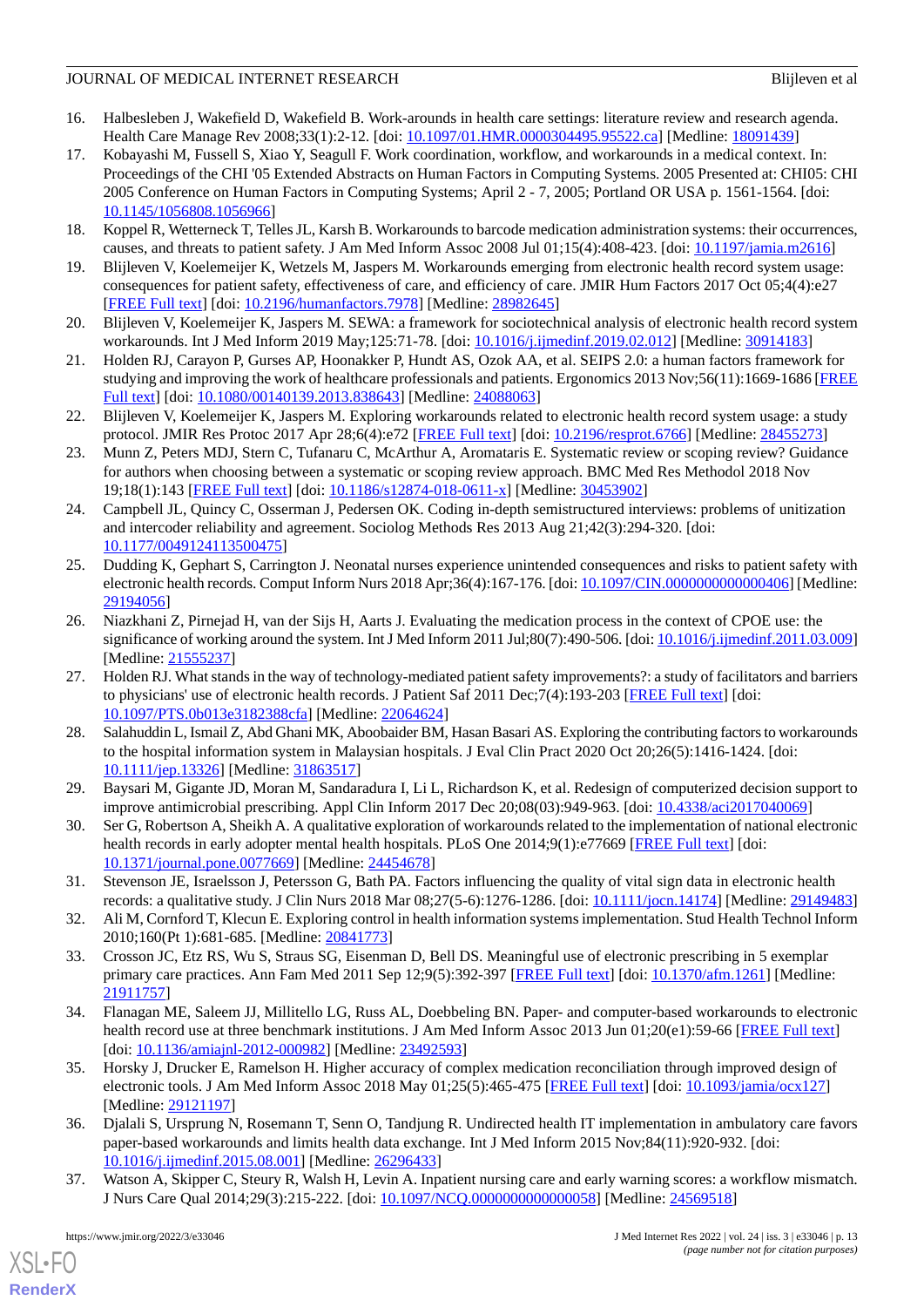- 38. Hysong SJ, Sawhney MK, Wilson L, Sittig DF, Espadas D, Davis T, et al. Provider management strategies of abnormal test result alerts: a cognitive task analysis. J Am Med Inform Assoc 2010 Jan 01;17(1):71-77. [doi: [10.1197/jamia.m3200](http://dx.doi.org/10.1197/jamia.m3200)]
- <span id="page-13-0"></span>39. Saleem JJ, Russ AL, Neddo A, Blades PT, Doebbeling BN, Foresman BH. Paper persistence, workarounds, and communication breakdowns in computerized consultation management. Int J Med Inform 2011 Jul;80(7):466-479. [doi: [10.1016/j.ijmedinf.2011.03.016\]](http://dx.doi.org/10.1016/j.ijmedinf.2011.03.016) [Medline: [21530383](http://www.ncbi.nlm.nih.gov/entrez/query.fcgi?cmd=Retrieve&db=PubMed&list_uids=21530383&dopt=Abstract)]
- <span id="page-13-2"></span><span id="page-13-1"></span>40. Ihlebæk HM. Lost in translation - Silent reporting and electronic patient records in nursing handovers: an ethnographic study. Int J Nurs Stud 2020 Sep;109:103636 [\[FREE Full text\]](https://linkinghub.elsevier.com/retrieve/pii/S0020-7489(20)30120-6) [doi: [10.1016/j.ijnurstu.2020.103636\]](http://dx.doi.org/10.1016/j.ijnurstu.2020.103636) [Medline: [32593879](http://www.ncbi.nlm.nih.gov/entrez/query.fcgi?cmd=Retrieve&db=PubMed&list_uids=32593879&dopt=Abstract)]
- <span id="page-13-3"></span>41. Stevenson JE, Israelsson J, Nilsson G, Petersson G, Bath PA. Vital sign documentation in electronic records: the development of workarounds. Health Informatics J 2016 Aug 19:206-215. [doi: [10.1177/1460458216663024\]](http://dx.doi.org/10.1177/1460458216663024) [Medline: [27542887](http://www.ncbi.nlm.nih.gov/entrez/query.fcgi?cmd=Retrieve&db=PubMed&list_uids=27542887&dopt=Abstract)]
- <span id="page-13-4"></span>42. Carrington J, Effken J. Strengths and limitations of the electronic health record for documenting clinical events. Comput Inform Nurs 2011 Jun;29(6):360-367. [doi: [10.1097/NCN.0b013e3181fc4139](http://dx.doi.org/10.1097/NCN.0b013e3181fc4139)] [Medline: [21107239\]](http://www.ncbi.nlm.nih.gov/entrez/query.fcgi?cmd=Retrieve&db=PubMed&list_uids=21107239&dopt=Abstract)
- <span id="page-13-5"></span>43. Lee S, Lee M. Nurses' electronic medical record workarounds in a tertiary teaching hospital. Comput Inform Nurs 2021 Mar 08;39(7):367-374. [doi: [10.1097/CIN.0000000000000692\]](http://dx.doi.org/10.1097/CIN.0000000000000692) [Medline: [33675300](http://www.ncbi.nlm.nih.gov/entrez/query.fcgi?cmd=Retrieve&db=PubMed&list_uids=33675300&dopt=Abstract)]
- <span id="page-13-6"></span>44. Rathert C, Porter TH, Mittler JN, Fleig-Palmer M. Seven years after meaningful use: physicians' and nurses' experiences with electronic health records. Health Care Manage Rev 2019;44(1):30-40. [doi: [10.1097/hmr.0000000000000168\]](http://dx.doi.org/10.1097/hmr.0000000000000168)
- <span id="page-13-11"></span>45. Assis-Hassid S, Grosz BJ, Zimlichman E, Rozenblum R, Bates DW. Assessing EHR use during hospital morning rounds: a multi-faceted study. PLoS One 2019 Feb 25;14(2):e0212816 [[FREE Full text](https://dx.plos.org/10.1371/journal.pone.0212816)] [doi: [10.1371/journal.pone.0212816](http://dx.doi.org/10.1371/journal.pone.0212816)] [Medline: [30802267](http://www.ncbi.nlm.nih.gov/entrez/query.fcgi?cmd=Retrieve&db=PubMed&list_uids=30802267&dopt=Abstract)]
- <span id="page-13-7"></span>46. Cresswell KM, Worth A, Sheikh A. Integration of a nationally procured electronic health record system into user work practices. BMC Med Inform Decis Mak 2012 Mar 08;12(1):15 [[FREE Full text\]](https://bmcmedinformdecismak.biomedcentral.com/articles/10.1186/1472-6947-12-15) [doi: [10.1186/1472-6947-12-15](http://dx.doi.org/10.1186/1472-6947-12-15)] [Medline: [22400978](http://www.ncbi.nlm.nih.gov/entrez/query.fcgi?cmd=Retrieve&db=PubMed&list_uids=22400978&dopt=Abstract)]
- <span id="page-13-9"></span><span id="page-13-8"></span>47. Menon S, Murphy D, Singh H, Meyer AN, Sittig D. Workarounds and test results follow-up in electronic health record-based primary care. Appl Clin Inform 2017 Dec 16;07(02):543-559. [doi: [10.4338/aci-2015-10-ra-0135\]](http://dx.doi.org/10.4338/aci-2015-10-ra-0135)
- <span id="page-13-10"></span>48. Van Der Sijs H, Rootjes I, Aarts J. The shift in workarounds upon implementation of computerized physician order entry. Stud Health Technol Inform 2011;169:290-294. [Medline: [21893759](http://www.ncbi.nlm.nih.gov/entrez/query.fcgi?cmd=Retrieve&db=PubMed&list_uids=21893759&dopt=Abstract)]
- 49. Barrett AK, Stephens KK. Making Electronic Health Records (EHRs) work: informal talk and workarounds in healthcare organizations. Health Commun 2017 Aug 27;32(8):1004-1013. [doi: [10.1080/10410236.2016.1196422\]](http://dx.doi.org/10.1080/10410236.2016.1196422) [Medline: [27463257\]](http://www.ncbi.nlm.nih.gov/entrez/query.fcgi?cmd=Retrieve&db=PubMed&list_uids=27463257&dopt=Abstract)
- <span id="page-13-13"></span>50. O'Malley AS, Grossman JM, Cohen GR, Kemper NM, Pham HH. Are electronic medical records helpful for care coordination? Experiences of physician practices. J Gen Intern Med 2010 Mar 22;25(3):177-185 [\[FREE Full text\]](http://europepmc.org/abstract/MED/20033621) [doi: [10.1007/s11606-009-1195-2\]](http://dx.doi.org/10.1007/s11606-009-1195-2) [Medline: [20033621](http://www.ncbi.nlm.nih.gov/entrez/query.fcgi?cmd=Retrieve&db=PubMed&list_uids=20033621&dopt=Abstract)]
- <span id="page-13-21"></span>51. Bowen JL, O'Brien BC, Ilgen JS, Irby DM, Cate OT. Chart stalking, list making, and physicians' efforts to track patients' outcomes after transitioning responsibility. Med Educ 2018 Apr 30;52(4):404-413. [doi: [10.1111/medu.13509](http://dx.doi.org/10.1111/medu.13509)] [Medline: [29383741](http://www.ncbi.nlm.nih.gov/entrez/query.fcgi?cmd=Retrieve&db=PubMed&list_uids=29383741&dopt=Abstract)]
- <span id="page-13-16"></span><span id="page-13-14"></span>52. Bristol A, Nibbelink C, Gephart S, Carrington J. Nurses' use of positive deviance when encountering electronic health records-related unintended consequences. Nurs Adm Q 2018;42(1):1-11. [doi: [10.1097/NAQ.0000000000000264\]](http://dx.doi.org/10.1097/NAQ.0000000000000264) [Medline: [29194338](http://www.ncbi.nlm.nih.gov/entrez/query.fcgi?cmd=Retrieve&db=PubMed&list_uids=29194338&dopt=Abstract)]
- <span id="page-13-15"></span>53. Carayon P, Hundt AS, Hoonakker P. Technology barriers and strategies in coordinating care for chronically ill patients. Appl Ergon 2019 Jul;78:240-247 [[FREE Full text](http://europepmc.org/abstract/MED/31046955)] [doi: [10.1016/j.apergo.2019.03.009](http://dx.doi.org/10.1016/j.apergo.2019.03.009)] [Medline: [31046955](http://www.ncbi.nlm.nih.gov/entrez/query.fcgi?cmd=Retrieve&db=PubMed&list_uids=31046955&dopt=Abstract)]
- <span id="page-13-12"></span>54. Schiff GD, Amato MG, Eguale T, Boehne JJ, Wright A, Koppel R, et al. Computerised physician order entry-related medication errors: analysis of reported errors and vulnerability testing of current systems. BMJ Qual Saf 2015 Apr 16;24(4):264-271 [[FREE Full text](http://qualitysafety.bmj.com/lookup/pmidlookup?view=long&pmid=25595599)] [doi: [10.1136/bmjqs-2014-003555\]](http://dx.doi.org/10.1136/bmjqs-2014-003555) [Medline: [25595599\]](http://www.ncbi.nlm.nih.gov/entrez/query.fcgi?cmd=Retrieve&db=PubMed&list_uids=25595599&dopt=Abstract)
- <span id="page-13-17"></span>55. Staggers N, Jennings BM, Lasome CE. A usability assessment of AHLTA in ambulatory clinics at a military medical center. Mil Med 2010 Jul;175(7):518-524. [doi: [10.7205/milmed-d-09-00285](http://dx.doi.org/10.7205/milmed-d-09-00285)] [Medline: [20684457](http://www.ncbi.nlm.nih.gov/entrez/query.fcgi?cmd=Retrieve&db=PubMed&list_uids=20684457&dopt=Abstract)]
- <span id="page-13-18"></span>56. Cresswell KM, Mozaffar H, Lee L, Williams R, Sheikh A. Workarounds to hospital electronic prescribing systems: a qualitative study in English hospitals. BMJ Qual Saf 2017 Jul;26(7):542-551. [doi: [10.1136/bmjqs-2015-005149](http://dx.doi.org/10.1136/bmjqs-2015-005149)] [Medline: [27129493](http://www.ncbi.nlm.nih.gov/entrez/query.fcgi?cmd=Retrieve&db=PubMed&list_uids=27129493&dopt=Abstract)]
- <span id="page-13-19"></span>57. Bhattacharjee S, Murcko AC, Fair MK, Warholak TL. Medication prior authorization from the providers perspective: a prospective observational study. Res Social Adm Pharm 2019 Sep;15(9):1138-1144. [doi: [10.1016/j.sapharm.2018.09.019](http://dx.doi.org/10.1016/j.sapharm.2018.09.019)] [Medline: [30279130](http://www.ncbi.nlm.nih.gov/entrez/query.fcgi?cmd=Retrieve&db=PubMed&list_uids=30279130&dopt=Abstract)]
- <span id="page-13-20"></span>58. Samaras EA, Real SD, Curtis AM, Meunier TS. Recognizing nurse stakeholder dissonance as a critical determinant of patient safety in new healthcare information technologies. Work 2012;41 Suppl 1:1904-1910. [doi: [10.3233/WOR-2012-0406-1904](http://dx.doi.org/10.3233/WOR-2012-0406-1904)] [Medline: [22316994\]](http://www.ncbi.nlm.nih.gov/entrez/query.fcgi?cmd=Retrieve&db=PubMed&list_uids=22316994&dopt=Abstract)
- 59. Yeung M, Lapinsky S, Granton J, Doran D, Cafazzo J. Examining nursing vital signs documentation workflow: barriers and opportunities in general internal medicine units. J Clin Nurs 2012 Apr;21(7-8):975-982. [doi: [10.1111/j.1365-2702.2011.03937.x\]](http://dx.doi.org/10.1111/j.1365-2702.2011.03937.x) [Medline: [22243491\]](http://www.ncbi.nlm.nih.gov/entrez/query.fcgi?cmd=Retrieve&db=PubMed&list_uids=22243491&dopt=Abstract)
- 60. Naughton BD. Medicine authentication technology: a quantitative study of incorrect quarantine, average response times and offline issues in a hospital setting. BMJ Open 2019 Feb 19;9(2):e026619 [\[FREE Full text\]](https://bmjopen.bmj.com/lookup/pmidlookup?view=long&pmid=30782947) [doi: [10.1136/bmjopen-2018-026619\]](http://dx.doi.org/10.1136/bmjopen-2018-026619) [Medline: [30782947](http://www.ncbi.nlm.nih.gov/entrez/query.fcgi?cmd=Retrieve&db=PubMed&list_uids=30782947&dopt=Abstract)]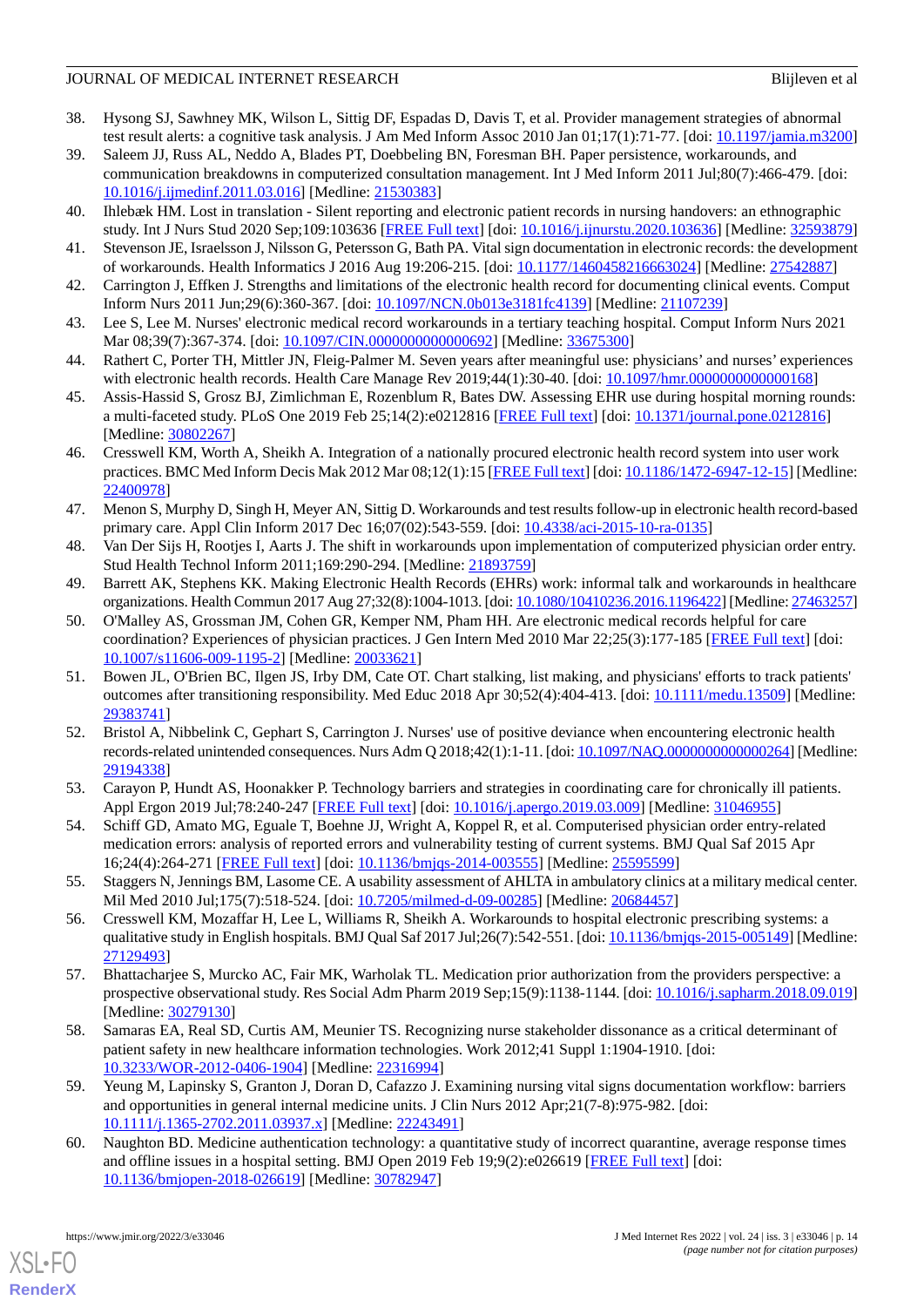- <span id="page-14-0"></span>61. Sockolow P, Bass EJ, Eberle CL, Bowles KH. Homecare nurses' decision-making during admission care planning. Stud Health Technol Inform 2016;225:28-32. [Medline: [27332156](http://www.ncbi.nlm.nih.gov/entrez/query.fcgi?cmd=Retrieve&db=PubMed&list_uids=27332156&dopt=Abstract)]
- <span id="page-14-1"></span>62. Slight S, Eguale T, Amato M, Seger AC, Whitney DL, Bates DW, et al. The vulnerabilities of computerized physician order entry systems: a qualitative study. J Am Med Inform Assoc 2016 Mar;23(2):311-316. [doi: [10.1093/jamia/ocv135](http://dx.doi.org/10.1093/jamia/ocv135)] [Medline: [26568606](http://www.ncbi.nlm.nih.gov/entrez/query.fcgi?cmd=Retrieve&db=PubMed&list_uids=26568606&dopt=Abstract)]
- <span id="page-14-3"></span><span id="page-14-2"></span>63. Balka E, Tolar M. Everyday ethical dilemmas arising with electronic record use in primary care. Stud Health Technol Inform 2011;169:285-289. [Medline: [21893758\]](http://www.ncbi.nlm.nih.gov/entrez/query.fcgi?cmd=Retrieve&db=PubMed&list_uids=21893758&dopt=Abstract)
- <span id="page-14-5"></span>64. Vest J, Issel LM, Lee S. Experience of using information systems in public health practice: findings from a qualitative study. Online J Public Health Inform 2014 Feb 05;5(3):227 [\[FREE Full text\]](http://europepmc.org/abstract/MED/24678380) [doi: [10.5210/ojphi.v5i3.4847\]](http://dx.doi.org/10.5210/ojphi.v5i3.4847) [Medline: [24678380](http://www.ncbi.nlm.nih.gov/entrez/query.fcgi?cmd=Retrieve&db=PubMed&list_uids=24678380&dopt=Abstract)]
- <span id="page-14-11"></span>65. Steele Gray C, Barnsley J, Gagnon D, Belzile L, Kenealy T, Shaw J, et al. Using information communication technology in models of integrated community-based primary health care: exploring ICT in the iCOACH study. Int J Integr Care 2017 Oct 17;17(5):144. [doi: [10.5334/ijic.3452\]](http://dx.doi.org/10.5334/ijic.3452)
- <span id="page-14-4"></span>66. Østensen E, Bragstad LK, Hardiker NR, Hellesø R. Nurses' information practice in municipal health care-A web-like landscape. J Clin Nurs 2019 Jul 23;28(13-14):2706-2716. [doi: [10.1111/jocn.14873\]](http://dx.doi.org/10.1111/jocn.14873) [Medline: [30938870\]](http://www.ncbi.nlm.nih.gov/entrez/query.fcgi?cmd=Retrieve&db=PubMed&list_uids=30938870&dopt=Abstract)
- <span id="page-14-6"></span>67. Remen VM, Grimsmo A. Closing information gaps with shared electronic patient summaries: how much will it matter? Int J Med Inform 2011 Nov;80(11):775-781. [doi: [10.1016/j.ijmedinf.2011.08.008](http://dx.doi.org/10.1016/j.ijmedinf.2011.08.008)] [Medline: [21956001\]](http://www.ncbi.nlm.nih.gov/entrez/query.fcgi?cmd=Retrieve&db=PubMed&list_uids=21956001&dopt=Abstract)
- <span id="page-14-16"></span>68. Eikey EV, Murphy AR, Reddy MC, Xu H. Designing for privacy management in hospitals: understanding the gap between user activities and IT staff's understandings. Int J Med Inform 2015 Dec;84(12):1065-1075. [doi: [10.1016/j.ijmedinf.2015.09.006\]](http://dx.doi.org/10.1016/j.ijmedinf.2015.09.006) [Medline: [26467571](http://www.ncbi.nlm.nih.gov/entrez/query.fcgi?cmd=Retrieve&db=PubMed&list_uids=26467571&dopt=Abstract)]
- <span id="page-14-7"></span>69. Shemilt K, Morecroft CW, Ford JL, Mackridge AJ, Green C. Inpatient prescribing systems used in NHS Acute Trusts across England: a managerial perspective. Eur J Hosp Pharm 2017 Jul 30;24(4):213-217 [\[FREE Full text\]](https://ejhp.bmj.com/lookup/pmidlookup?view=long&pmid=31156943) [doi: [10.1136/ejhpharm-2016-000905](http://dx.doi.org/10.1136/ejhpharm-2016-000905)] [Medline: [31156943](http://www.ncbi.nlm.nih.gov/entrez/query.fcgi?cmd=Retrieve&db=PubMed&list_uids=31156943&dopt=Abstract)]
- <span id="page-14-8"></span>70. Mamykina L, Vawdrey DK, Stetson PD, Zheng K, Hripcsak G. Clinical documentation: composition or synthesis? J Am Med Inform Assoc 2012 Nov 01;19(6):1025-1031 [\[FREE Full text\]](http://europepmc.org/abstract/MED/22813762) [doi: [10.1136/amiajnl-2012-000901](http://dx.doi.org/10.1136/amiajnl-2012-000901)] [Medline: [22813762\]](http://www.ncbi.nlm.nih.gov/entrez/query.fcgi?cmd=Retrieve&db=PubMed&list_uids=22813762&dopt=Abstract)
- <span id="page-14-10"></span><span id="page-14-9"></span>71. Collins SA, Fred M, Wilcox L, Vawdrey DK. Workarounds used by nurses to overcome design constraints of electronic health records. In: Proceedings of the 11th International Congress on Nursing Informatics. 2012 Presented at: International Congress in Nursing Informatics; June 23-27, 2012; Montreal, Canada URL:<http://europepmc.org/abstract/MED/24199061>
- 72. Stanhope V, Matthews EB. Delivering person-centered care with an electronic health record. BMC Med Inform Decis Mak 2019 Aug 22;19(1):168 [[FREE Full text](https://bmcmedinformdecismak.biomedcentral.com/articles/10.1186/s12911-019-0897-6)] [doi: [10.1186/s12911-019-0897-6\]](http://dx.doi.org/10.1186/s12911-019-0897-6) [Medline: [31438960](http://www.ncbi.nlm.nih.gov/entrez/query.fcgi?cmd=Retrieve&db=PubMed&list_uids=31438960&dopt=Abstract)]
- <span id="page-14-12"></span>73. Swinglehurst D, Greenhalgh T. Caring for the patient, caring for the record: an ethnographic study of 'back office' work in upholding quality of care in general practice. BMC Health Serv Res 2015 Apr 23;15(1):177 [[FREE Full text\]](https://bmchealthservres.biomedcentral.com/articles/10.1186/s12913-015-0774-7) [doi: [10.1186/s12913-015-0774-7\]](http://dx.doi.org/10.1186/s12913-015-0774-7) [Medline: [25907436](http://www.ncbi.nlm.nih.gov/entrez/query.fcgi?cmd=Retrieve&db=PubMed&list_uids=25907436&dopt=Abstract)]
- <span id="page-14-15"></span><span id="page-14-13"></span>74. Friedman A, Crosson JC, Howard J, Clark EC, Pellerano M, Karsh B, et al. A typology of electronic health record workarounds in small-to-medium size primary care practices. J Am Med Inform Assoc 2014 Feb 01;21(e1):78-83 [[FREE](http://europepmc.org/abstract/MED/23904322) [Full text\]](http://europepmc.org/abstract/MED/23904322) [doi: [10.1136/amiajnl-2013-001686](http://dx.doi.org/10.1136/amiajnl-2013-001686)] [Medline: [23904322\]](http://www.ncbi.nlm.nih.gov/entrez/query.fcgi?cmd=Retrieve&db=PubMed&list_uids=23904322&dopt=Abstract)
- <span id="page-14-14"></span>75. Campbell AN, McCarty D, Rieckmann T, McNeely J, Rotrosen J, Wu L, et al. Interpretation and integration of the federal substance use privacy protection rule in integrated health systems: a qualitative analysis. J Subst Abuse Treat 2019 Feb;97:41-46 [\[FREE Full text\]](http://europepmc.org/abstract/MED/30577898) [doi: [10.1016/j.jsat.2018.11.005\]](http://dx.doi.org/10.1016/j.jsat.2018.11.005) [Medline: [30577898\]](http://www.ncbi.nlm.nih.gov/entrez/query.fcgi?cmd=Retrieve&db=PubMed&list_uids=30577898&dopt=Abstract)
- <span id="page-14-17"></span>76. Bramble JD, Abbott AA, Fuji KT, Paschal KA, Siracuse MV, Galt K. Patient safety perspectives of providers and nurses: the experience of a rural ambulatory care practice using an EHR with E-prescribing. J Rural Health 2013 Mar 12;29(4):383-391. [doi: [10.1111/jrh.12015](http://dx.doi.org/10.1111/jrh.12015)] [Medline: [24088212](http://www.ncbi.nlm.nih.gov/entrez/query.fcgi?cmd=Retrieve&db=PubMed&list_uids=24088212&dopt=Abstract)]
- 77. Kandaswamy S, Hettinger A, Hoffman D, Ratwani R, Marquard J. Communication through the electronic health record: frequency and implications of free text orders. JAMIA Open 2020 Jul;3(2):154-159 [\[FREE Full text](http://europepmc.org/abstract/MED/32734153)] [doi: [10.1093/jamiaopen/ooaa020](http://dx.doi.org/10.1093/jamiaopen/ooaa020)] [Medline: [32734153\]](http://www.ncbi.nlm.nih.gov/entrez/query.fcgi?cmd=Retrieve&db=PubMed&list_uids=32734153&dopt=Abstract)
- 78. Fraczkowski D, Matson J, Lopez KD. Nurse workarounds in the electronic health record: an integrative review. J Am Med Inform Assoc 2020 Jul 01;27(7):1149-1165 [[FREE Full text](http://europepmc.org/abstract/MED/32651588)] [doi: [10.1093/jamia/ocaa050](http://dx.doi.org/10.1093/jamia/ocaa050)] [Medline: [32651588\]](http://www.ncbi.nlm.nih.gov/entrez/query.fcgi?cmd=Retrieve&db=PubMed&list_uids=32651588&dopt=Abstract)

# **Abbreviations**

**EHR:** electronic health record **PRISMA:** Preferred Reporting Item for Systematic Reviews and Meta-Analyses **SEIPS:** Systems Engineering Initiative for Patient Safety **SEWA:** Sociotechnical Electronic Health Record Workaround Analysis